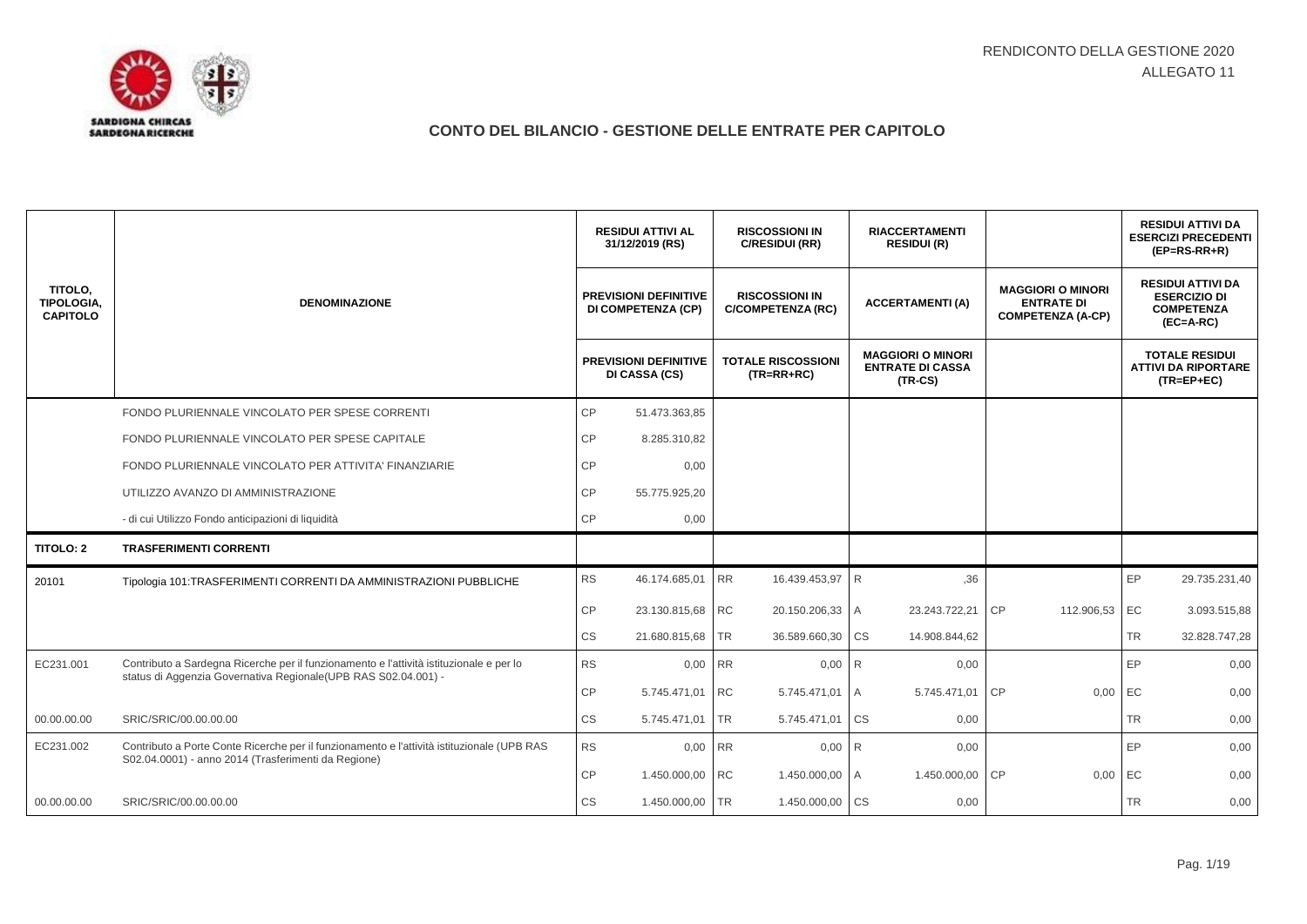

|                                                 |                                                                                                                                            |           | <b>RESIDUI ATTIVI AL</b><br>31/12/2019 (RS)        | <b>RISCOSSIONI IN</b><br>C/RESIDUI (RR) |                                                   | <b>RIACCERTAMENTI</b><br><b>RESIDUI (R)</b> |                                                                  |           |                                                                           |           | <b>RESIDUI ATTIVI DA</b><br><b>ESERCIZI PRECEDENTI</b><br>$(EP=RS-RR+R)$            |
|-------------------------------------------------|--------------------------------------------------------------------------------------------------------------------------------------------|-----------|----------------------------------------------------|-----------------------------------------|---------------------------------------------------|---------------------------------------------|------------------------------------------------------------------|-----------|---------------------------------------------------------------------------|-----------|-------------------------------------------------------------------------------------|
| TITOLO,<br><b>TIPOLOGIA.</b><br><b>CAPITOLO</b> | <b>DENOMINAZIONE</b>                                                                                                                       |           | <b>PREVISIONI DEFINITIVE</b><br>DI COMPETENZA (CP) |                                         | <b>RISCOSSIONI IN</b><br><b>C/COMPETENZA (RC)</b> |                                             | <b>ACCERTAMENTI(A)</b>                                           |           | <b>MAGGIORI O MINORI</b><br><b>ENTRATE DI</b><br><b>COMPETENZA (A-CP)</b> |           | <b>RESIDUI ATTIVI DA</b><br><b>ESERCIZIO DI</b><br><b>COMPETENZA</b><br>$(EC=A-RC)$ |
|                                                 |                                                                                                                                            |           | <b>PREVISIONI DEFINITIVE</b><br>DI CASSA (CS)      |                                         | <b>TOTALE RISCOSSIONI</b><br>$(TR=RR+RC)$         |                                             | <b>MAGGIORI O MINORI</b><br><b>ENTRATE DI CASSA</b><br>$(TR-CS)$ |           |                                                                           |           | <b>TOTALE RESIDUI</b><br><b>ATTIVI DA RIPORTARE</b><br>$(TR = EP + EC)$             |
| EC231.003                                       | Contributo a CRS4 per il funzionamento e l'attività istituzionale (UPB RAS S02.04.001) -<br>anno 2014 ((Trasferimenti da Regione)          | <b>RS</b> | 0,00 RR                                            |                                         | 0,00                                              | R                                           | 0,00                                                             |           |                                                                           | EP        | 0,00                                                                                |
|                                                 |                                                                                                                                            | CP        | 4.004.528,99 RC                                    |                                         | 4.004.528,99                                      | I A                                         | 4.004.528,99                                                     | CP        | 0,00                                                                      | EC        | 0,00                                                                                |
| 00.00.00.00                                     | SRIC/SRIC/00.00.00.00                                                                                                                      | CS        | 4.004.528,99 TR                                    |                                         | 4.004.528,99 CS                                   |                                             | 0,00                                                             |           |                                                                           | <b>TR</b> | 0,00                                                                                |
| EC231.004                                       | Contributo a Fondazione IMC per il funzionamento el'attività istituzionale (UPB RAS<br>S02.04.001) - aanno 2014 (Trasferimenti da Regione) | <b>RS</b> | 0,00 RR                                            |                                         | $0,00$ R                                          |                                             | 0,00                                                             |           |                                                                           | EP        | 0,00                                                                                |
|                                                 |                                                                                                                                            | CP        | 300.000,00 RC                                      |                                         | 300.000,00 A                                      |                                             | 300.000,00                                                       | <b>CP</b> | 0,00                                                                      | EC        | 0,00                                                                                |
| 00.00.00.00                                     | SRIC/SRIC/00.00.00.00                                                                                                                      | <b>CS</b> | 300.000,00 TR                                      |                                         | 300.000,00                                        | <b>CS</b>                                   | 0,00                                                             |           |                                                                           | <b>TR</b> | 0,00                                                                                |
| EC232.001                                       | Contributo L.R. 20/15_art. 9 _ Sardegna RicercheAnno 2017                                                                                  | <b>RS</b> | 720.000,00 RR                                      |                                         | 0,00                                              | R                                           | 0,00                                                             |           |                                                                           | EP        | 720.000,00                                                                          |
|                                                 |                                                                                                                                            | CP        | 1.376.980,00 RC                                    |                                         | 1.376.980,00 A                                    |                                             | 1.376.980,00                                                     | <b>CP</b> | 0,00                                                                      | EC        | 0,00                                                                                |
| 00.00.00.00                                     | SRIC/SRIC/00.00.00.00                                                                                                                      | <b>CS</b> | 1.376.980,00                                       | <b>TR</b>                               | 1.376.980,00                                      | <b>CS</b>                                   | 0,00                                                             |           |                                                                           | <b>TR</b> | 720.000,00                                                                          |
| EC232.002                                       | Contributo L.R. 20/15_art. 9 _ CRS4Anno 2017                                                                                               | <b>RS</b> | 0,00 RR                                            |                                         | 0,00                                              | R                                           | 0,00                                                             |           |                                                                           | EP        | 0,00                                                                                |
|                                                 |                                                                                                                                            | <b>CP</b> | 3.197.109,00 RC                                    |                                         | 3.197.109,00 A                                    |                                             | 3.197.109,00                                                     | <b>CP</b> | 0,00                                                                      | EC        | 0,00                                                                                |
| 00.00.00.00                                     | SRIC/SRIC/00.00.00.00                                                                                                                      | <b>CS</b> | 3.197.109,00                                       | <b>TR</b>                               | 3.197.109,00                                      | <b>CS</b>                                   | 0,00                                                             |           |                                                                           | <b>TR</b> | 0,00                                                                                |
| EC232.003                                       | Contributo L.R. 20/15 art. 9 PCRAnno 2017                                                                                                  | <b>RS</b> | 0,00 RR                                            |                                         | 0,00                                              | <b>R</b>                                    | 0,00                                                             |           |                                                                           | EP        | 0,00                                                                                |
|                                                 |                                                                                                                                            | CP        | 1.175.911,00 RC                                    |                                         | 1.175.911,00                                      | I A                                         | 1.175.911,00                                                     | <b>CP</b> | 0,00                                                                      | EC        | 0,00                                                                                |
| 00.00.00.00                                     | SRIC/SRIC/00.00.00.00                                                                                                                      | <b>CS</b> | 1.175.911,00 TR                                    |                                         | 1.175.911,00 CS                                   |                                             | 0,00                                                             |           |                                                                           | <b>TR</b> | 0,00                                                                                |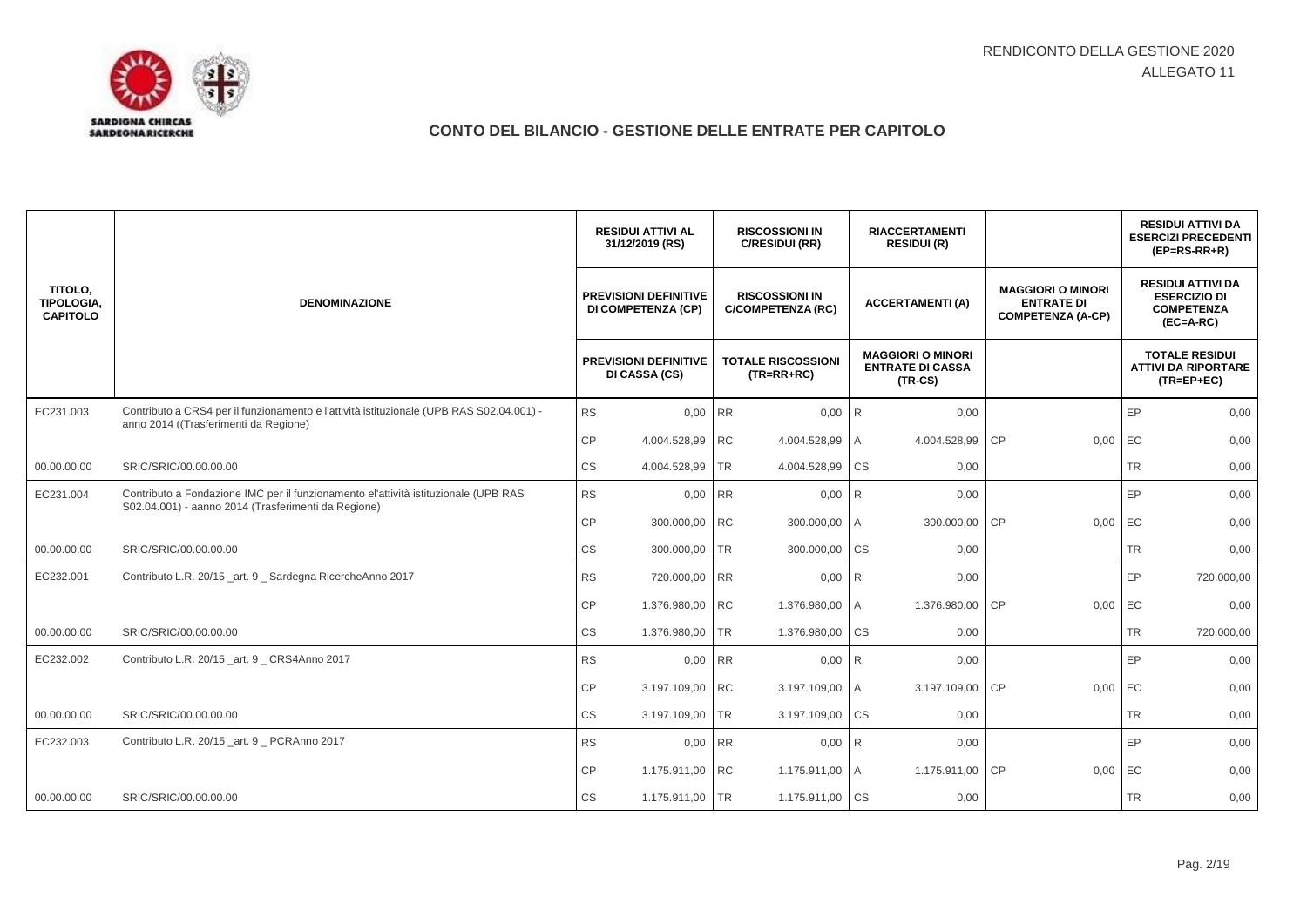

|                                          |                                                                                                                                   |                        | <b>RESIDUI ATTIVI AL</b><br>31/12/2019 (RS)               |           | <b>RISCOSSIONI IN</b><br>C/RESIDUI (RR)           | <b>RIACCERTAMENTI</b><br><b>RESIDUI (R)</b> |                                                                  |           |                                                                           |           | <b>RESIDUI ATTIVI DA</b><br><b>ESERCIZI PRECEDENTI</b><br>$(EP=RS-RR+R)$            |
|------------------------------------------|-----------------------------------------------------------------------------------------------------------------------------------|------------------------|-----------------------------------------------------------|-----------|---------------------------------------------------|---------------------------------------------|------------------------------------------------------------------|-----------|---------------------------------------------------------------------------|-----------|-------------------------------------------------------------------------------------|
| TITOLO,<br>TIPOLOGIA,<br><b>CAPITOLO</b> | <b>DENOMINAZIONE</b>                                                                                                              |                        | <b>PREVISIONI DEFINITIVE</b><br><b>DI COMPETENZA (CP)</b> |           | <b>RISCOSSIONI IN</b><br><b>C/COMPETENZA (RC)</b> |                                             | <b>ACCERTAMENTI (A)</b>                                          |           | <b>MAGGIORI O MINORI</b><br><b>ENTRATE DI</b><br><b>COMPETENZA (A-CP)</b> |           | <b>RESIDUI ATTIVI DA</b><br><b>ESERCIZIO DI</b><br><b>COMPETENZA</b><br>$(EC=A-RC)$ |
|                                          |                                                                                                                                   |                        | <b>PREVISIONI DEFINITIVE</b><br>DI CASSA (CS)             |           | <b>TOTALE RISCOSSIONI</b><br>$(TR=RR+RC)$         |                                             | <b>MAGGIORI O MINORI</b><br><b>ENTRATE DI CASSA</b><br>$(TR-CS)$ |           |                                                                           |           | <b>TOTALE RESIDUI</b><br><b>ATTIVI DA RIPORTARE</b><br>$(TR = EP + EC)$             |
| EC232.004                                | Contributo L.R. 20/15_art. 9 _ IMCAnno 2017                                                                                       | <b>RS</b>              | 0,00 RR                                                   |           | 0,00                                              | <b>R</b>                                    | 0,00                                                             |           |                                                                           | EP        | 0,00                                                                                |
|                                          |                                                                                                                                   | СP                     | 250.000,00                                                | <b>RC</b> | 250.000,00                                        | I A                                         | 250.000,00                                                       | <b>CP</b> | 0,00                                                                      | EC        | 0,00                                                                                |
| 00.00.00.00                              | SRIC/SRIC/00.00.00.00                                                                                                             | <b>CS</b>              | 250.000,00                                                | <b>TR</b> | 250.000,00                                        | <b>CS</b>                                   | 0,00                                                             |           |                                                                           | <b>TR</b> | 0,00                                                                                |
| EC232.200                                | Convenzione per l'attuazione di interventi in materia di ricerca e innovazione a valere<br>sulla L.R. 7(Trasferimenti da Regione) | <b>RS</b>              | 300.000,00                                                | <b>RR</b> | 300.000,00 R                                      |                                             | 0,00                                                             |           |                                                                           | EP        | 0,00                                                                                |
|                                          |                                                                                                                                   | CP                     | 1.450.000,00                                              | <b>RC</b> | 0,00                                              | l A                                         | 1.450.000,00                                                     | CP        | 0,00                                                                      | EC        | 1.450.000,00                                                                        |
| 00.00.00.00                              | SRIC/SRIC/00.00.00.00                                                                                                             | $\mathbb{C}\mathbb{S}$ | 0,00                                                      | <b>TR</b> | 300.000,00                                        | <b>CS</b>                                   | 300.000,00                                                       |           |                                                                           | <b>TR</b> | 1.450.000,00                                                                        |
| EC232.500                                | Accordo di collaborazione AGRIS-SR_Progetto CANOPAES                                                                              | <b>RS</b>              | 13.000,00                                                 | <b>RR</b> | 13.000,00                                         | <b>R</b>                                    | 0,00                                                             |           |                                                                           | EP        | 0,00                                                                                |
|                                          |                                                                                                                                   | <b>CP</b>              | 10.000,00 RC                                              |           | 0,00                                              | $\overline{A}$                              | 0,00                                                             | <b>CP</b> | $-10.000,00$                                                              | EC        | 0,00                                                                                |
| 00.00.00.00                              | SRIC/SRIC/00.00.00.00                                                                                                             | СS                     | 10.000,00                                                 | <b>TR</b> | 13.000,00                                         | <b>CS</b>                                   | 3.000,00                                                         |           |                                                                           | <b>TR</b> | 0,00                                                                                |
| EC232.501                                | Accordo di collaborazione aspalProgetto vivimed                                                                                   | <b>RS</b>              | 0,00                                                      | <b>RR</b> | 0,00                                              | R                                           | 0,00                                                             |           |                                                                           | EP        | 0,00                                                                                |
|                                          |                                                                                                                                   | СP                     | 0,00 RC                                                   |           | 89.236,36 A                                       |                                             | 89.236,36                                                        | <b>CP</b> | 89.236,36                                                                 | EC        | 0,00                                                                                |
| 00.00.00.00                              | SRIC/SRIC/00.00.00.00                                                                                                             | CS                     | 0,00                                                      | <b>TR</b> | 89.236,36                                         | <b>CS</b>                                   | 89.236,36                                                        |           |                                                                           | <b>TR</b> | 0,00                                                                                |
| EC232.503                                | Accordo di collaborazione comune di cabras - ampProgetto amp                                                                      | <b>RS</b>              | 0,00                                                      | <b>RR</b> | 0,00                                              | I <sub>R</sub>                              | 0,00                                                             |           |                                                                           | EP        | 0,00                                                                                |
|                                          |                                                                                                                                   | СP                     | 0,00                                                      | RC        | 60.000,00 A                                       |                                             | 60.000,00                                                        | CP        | 60.000,00                                                                 | EC        | 0,00                                                                                |
| 00.00.00.00                              | SRIC/SRIC/00.00.00.00                                                                                                             | CS                     | 0,00 TR                                                   |           | 60.000,00                                         | <b>CS</b>                                   | 60.000,00                                                        |           |                                                                           | <b>TR</b> | 0,00                                                                                |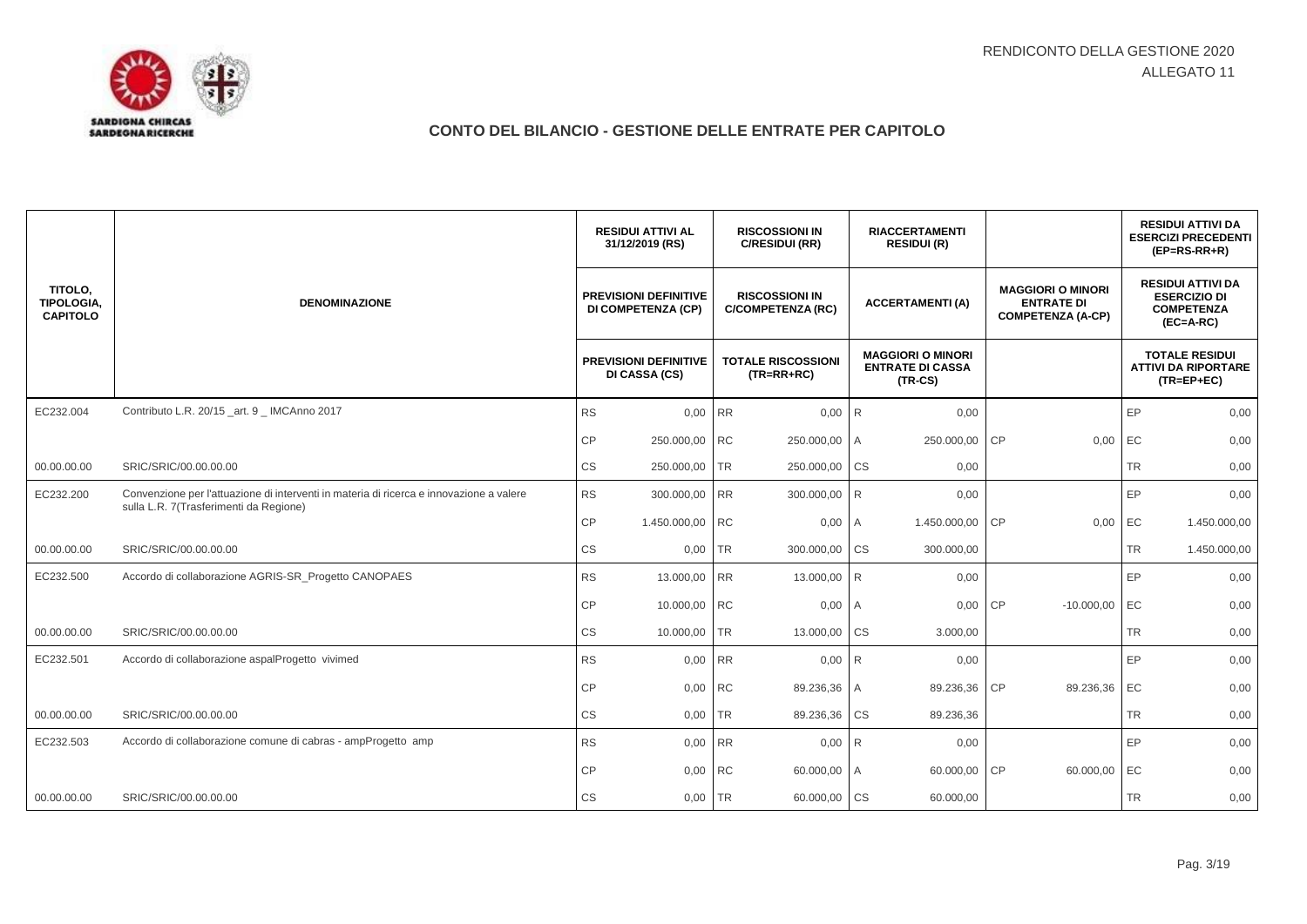

|                                          |                                                                                                               |           | <b>RESIDUI ATTIVI AL</b><br>31/12/2019 (RS)        |           | <b>RISCOSSIONI IN</b><br>C/RESIDUI (RR)           | <b>RIACCERTAMENTI</b><br><b>RESIDUI (R)</b> |                                                                  |           |                                                                           |           | <b>RESIDUI ATTIVI DA</b><br><b>ESERCIZI PRECEDENTI</b><br>$(EP=RS-RR+R)$            |
|------------------------------------------|---------------------------------------------------------------------------------------------------------------|-----------|----------------------------------------------------|-----------|---------------------------------------------------|---------------------------------------------|------------------------------------------------------------------|-----------|---------------------------------------------------------------------------|-----------|-------------------------------------------------------------------------------------|
| TITOLO,<br>TIPOLOGIA,<br><b>CAPITOLO</b> | <b>DENOMINAZIONE</b>                                                                                          |           | <b>PREVISIONI DEFINITIVE</b><br>DI COMPETENZA (CP) |           | <b>RISCOSSIONI IN</b><br><b>C/COMPETENZA (RC)</b> |                                             | <b>ACCERTAMENTI(A)</b>                                           |           | <b>MAGGIORI O MINORI</b><br><b>ENTRATE DI</b><br><b>COMPETENZA (A-CP)</b> |           | <b>RESIDUI ATTIVI DA</b><br><b>ESERCIZIO DI</b><br><b>COMPETENZA</b><br>$(EC=A-RC)$ |
|                                          |                                                                                                               |           | <b>PREVISIONI DEFINITIVE</b><br>DI CASSA (CS)      |           | <b>TOTALE RISCOSSIONI</b><br>$(TR=RR+RC)$         |                                             | <b>MAGGIORI O MINORI</b><br><b>ENTRATE DI CASSA</b><br>$(TR-CS)$ |           |                                                                           |           | <b>TOTALE RESIDUI</b><br><b>ATTIVI DA RIPORTARE</b><br>$(TR = EP + EC)$             |
| EC232.700                                | Accordo ENAS-SR Solare termodinamico                                                                          | <b>RS</b> | 0,00 RR                                            |           | 0,00                                              | <b>R</b>                                    | 0,00                                                             |           |                                                                           | EP        | 0,00                                                                                |
|                                          |                                                                                                               | CP        | 25.000,00 RC                                       |           | 0,00                                              | ΙA.                                         | 0,00                                                             | <b>CP</b> | $-25.000,00$                                                              | EC        | 0,00                                                                                |
| 00.00.00.00                              | SRIC/SRIC/00.00.00.00                                                                                         | CS        | 25.000,00 TR                                       |           | 0,00 CS                                           |                                             | $-25.000,00$                                                     |           |                                                                           | <b>TR</b> | 0,00                                                                                |
| EC232.900                                | Convenzione Ass. Industria - Promozione esteroInternazionalizzazione del settore ICT<br>regionali             | <b>RS</b> | 0,00 RR                                            |           | $0,00$ R                                          |                                             | 0,00                                                             |           |                                                                           | EP        | 0,00                                                                                |
|                                          |                                                                                                               | CP        | 200.000,00 RC                                      |           | 200.000,00 A                                      |                                             | 200.000,00                                                       | <b>CP</b> | 0,00                                                                      | EC        | 0,00                                                                                |
| 00.00.00.00                              | SRIC/SRIC/00.00.00.00                                                                                         | <b>CS</b> | 200.000,00 TR                                      |           | 200.000,00                                        | <b>CS</b>                                   | 0,00                                                             |           |                                                                           | <b>TR</b> | 0,00                                                                                |
| EC232.901                                | Convenzione Ass. agricoltura - progtto AZAProgetto FEAMP-                                                     | <b>RS</b> | 0,00 RR                                            |           | 0,00                                              | R                                           | 0,00                                                             |           |                                                                           | EP        | 0,00                                                                                |
|                                          |                                                                                                               | CP        | 1.725.000,00 RC                                    |           | 1.725.000,00                                      | I A                                         | 1.725.000,00 CP                                                  |           | 0,00                                                                      | EC        | 0,00                                                                                |
| 00.00.00.00                              | SRIC/SRIC/00.00.00.00                                                                                         | CS        | 1.725.000,00                                       | <b>TR</b> | 1.725.000,00                                      | <b>CS</b>                                   | 0,00                                                             |           |                                                                           | <b>TR</b> | 0,00                                                                                |
| EC233.005                                | <b>POR FESR 14-20 ASSE 1</b>                                                                                  | <b>RS</b> | 40.000.000,00 RR                                   |           | 15.000.000,00 R                                   |                                             | 0,00                                                             |           |                                                                           | EP        | 25.000.000,00                                                                       |
|                                          |                                                                                                               | <b>CP</b> | 0,00 RC                                            |           | 0,00                                              | I A                                         | 0.00                                                             | <b>CP</b> | 0,00                                                                      | EC        | 0,00                                                                                |
| 00.00.00.00                              | SRIC/SRIC/00.00.00.00                                                                                         | CS        | 0,00                                               | <b>TR</b> | 15.000.000,00                                     | <b>CS</b>                                   | 15.000.000,00                                                    |           |                                                                           | <b>TR</b> | 25.000.000,00                                                                       |
| EC233.006                                | POR FESR 14-20 ASSE 4 AZIONE 4.1.1PROGRAMMA DI RICERCA E<br>SPERIMENTAZIONE FONTI RINNE EFFICIENTAMENTO PARCO | <b>RS</b> | 962.971,01                                         | <b>RR</b> | 0,00                                              | R <sub>1</sub>                              | 0,00                                                             |           |                                                                           | EP        | 962.971,01                                                                          |
|                                          |                                                                                                               | CP        | 0,00                                               | <b>RC</b> | 0,00                                              | l A                                         | 0,00                                                             | CP        | 0,00                                                                      | EC        | 0,00                                                                                |
| 00.00.00.00                              | SRIC/SRIC/00.00.00.00                                                                                         | <b>CS</b> | 0,00 TR                                            |           | $0.00$ $CS$                                       |                                             | 0,00                                                             |           |                                                                           | <b>TR</b> | 962.971,01                                                                          |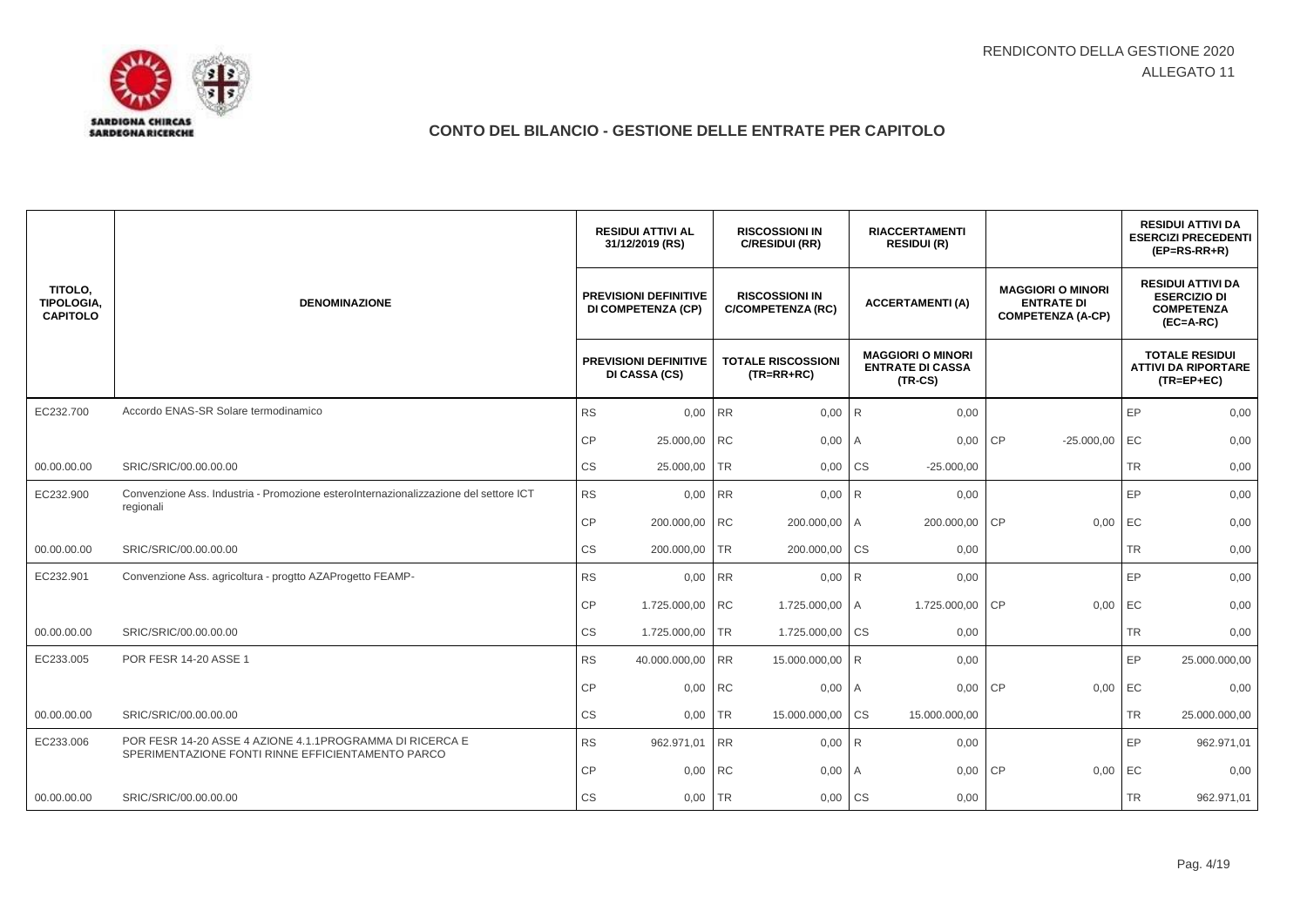

|                                          |                                                                           |                        | <b>RESIDUI ATTIVI AL</b><br>31/12/2019 (RS)               |           | <b>RISCOSSIONI IN</b><br>C/RESIDUI (RR)           | <b>RIACCERTAMENTI</b><br><b>RESIDUI (R)</b> |                                                                  |           |                                                                           |           | <b>RESIDUI ATTIVI DA</b><br><b>ESERCIZI PRECEDENTI</b><br>$(EP=RS-RR+R)$            |
|------------------------------------------|---------------------------------------------------------------------------|------------------------|-----------------------------------------------------------|-----------|---------------------------------------------------|---------------------------------------------|------------------------------------------------------------------|-----------|---------------------------------------------------------------------------|-----------|-------------------------------------------------------------------------------------|
| TITOLO,<br>TIPOLOGIA,<br><b>CAPITOLO</b> | <b>DENOMINAZIONE</b>                                                      |                        | <b>PREVISIONI DEFINITIVE</b><br><b>DI COMPETENZA (CP)</b> |           | <b>RISCOSSIONI IN</b><br><b>C/COMPETENZA (RC)</b> |                                             | <b>ACCERTAMENTI (A)</b>                                          |           | <b>MAGGIORI O MINORI</b><br><b>ENTRATE DI</b><br><b>COMPETENZA (A-CP)</b> |           | <b>RESIDUI ATTIVI DA</b><br><b>ESERCIZIO DI</b><br><b>COMPETENZA</b><br>$(EC=A-RC)$ |
|                                          |                                                                           |                        | <b>PREVISIONI DEFINITIVE</b><br>DI CASSA (CS)             |           | <b>TOTALE RISCOSSIONI</b><br>$(TR=RR+RC)$         |                                             | <b>MAGGIORI O MINORI</b><br><b>ENTRATE DI CASSA</b><br>$(TR-CS)$ |           |                                                                           |           | <b>TOTALE RESIDUI</b><br><b>ATTIVI DA RIPORTARE</b><br>$(TR = EP + EC)$             |
| EC233.009                                | PO MARITTIMO RETICPOR 14-20                                               | <b>RS</b>              | 77.366,31                                                 | RR        | 77.366,31                                         | <b>R</b>                                    | 0,00                                                             |           |                                                                           | EP        | 0,00                                                                                |
|                                          |                                                                           | СP                     | 0,00                                                      | <b>RC</b> | 0,00                                              | I A                                         | 0,00                                                             | <b>CP</b> | 0,00                                                                      | EC        | 0,00                                                                                |
| 00.00.03.03                              | SRIC/SRIC/00.00.03.03                                                     | <b>CS</b>              | 0,00                                                      | <b>TR</b> | 77.366,31                                         | <b>CS</b>                                   | 77.366,31                                                        |           |                                                                           | <b>TR</b> | 0,00                                                                                |
| EC233.010                                | POR FESR 14-20 ASSE3Anno 2017 (Trasferimenti da Regione)                  | <b>RS</b>              | 2.065.000,00                                              | <b>RR</b> | $0,00$ R                                          |                                             | 0,00                                                             |           |                                                                           | EP        | 2.065.000,00                                                                        |
|                                          |                                                                           | CP                     | 660.000,00 RC                                             |           | 0,00                                              | I A                                         | 660.000,00                                                       | CP        | 0,00                                                                      | EC        | 660.000,00                                                                          |
| 00.00.03.03                              | SRIC/SRIC/00.00.03.03                                                     | $\mathbb{C}\mathbb{S}$ | 660.000,00 TR                                             |           | 0,00                                              | <b>CS</b>                                   | $-660.000,00$                                                    |           |                                                                           | <b>TR</b> | 2.725.000,00                                                                        |
| EC233.012                                | POR FESR 14-20 ASSE 4AZIONI 4.1.1 4.3.1 Efficientamento Edifici ERP e RAS | <b>RS</b>              | 49.385,45                                                 | RR        | 49.385,45                                         | R                                           | 0,00                                                             |           |                                                                           | EP        | 0,00                                                                                |
|                                          |                                                                           | <b>CP</b>              | 120.000,00 RC                                             |           | 50.000,00 A                                       |                                             | 50.000,00                                                        | <b>CP</b> | $-70.000,00$                                                              | EC        | 0,00                                                                                |
| 00.00.00.00                              | SRIC/SRIC/00.00.00.00                                                     | CS                     | 120.000,00                                                | <b>TR</b> | 99.385,45                                         | <b>CS</b>                                   | $-20.614,55$                                                     |           |                                                                           | <b>TR</b> | 0,00                                                                                |
| EC233.013                                | POR FESR 14-20 ASSE 6 AZIONE 6.8.3.a SINNOS                               | <b>RS</b>              | 0,00                                                      | <b>RR</b> | 0,00                                              | <b>R</b>                                    | 0,00                                                             |           |                                                                           | EP        | 0,00                                                                                |
|                                          |                                                                           | CP                     | 880.000,00 RC                                             |           | 352.000,00 A                                      |                                             | 880.000,00                                                       | <b>CP</b> | 0,00                                                                      | EC        | 528.000,00                                                                          |
| 00.00.00.00                              | SRIC/SRIC/00.00.00.00                                                     | CS                     | 880.000,00                                                | <b>TR</b> | 352.000,00                                        | <b>CS</b>                                   | $-528.000,00$                                                    |           |                                                                           | <b>TR</b> | 528.000,00                                                                          |
| EC233.014                                | PO MARITTIMO STEP IN UPPOR 14-20                                          | <b>RS</b>              | 0,00                                                      | <b>RR</b> | 0,00                                              | R                                           | 0,00                                                             |           |                                                                           | EP        | 0,00                                                                                |
|                                          |                                                                           | СP                     | 105.300,00 RC                                             |           | 0,00                                              | I A                                         | 0,00                                                             | <b>CP</b> | $-105.300,00$                                                             | EC        | 0,00                                                                                |
| 00.00.03.03                              | SRIC/SRIC/00.00.03.03                                                     | <b>CS</b>              | 105.300,00                                                | <b>TR</b> | 0,00                                              | <b>CS</b>                                   | $-105.300,00$                                                    |           |                                                                           | <b>TR</b> | 0,00                                                                                |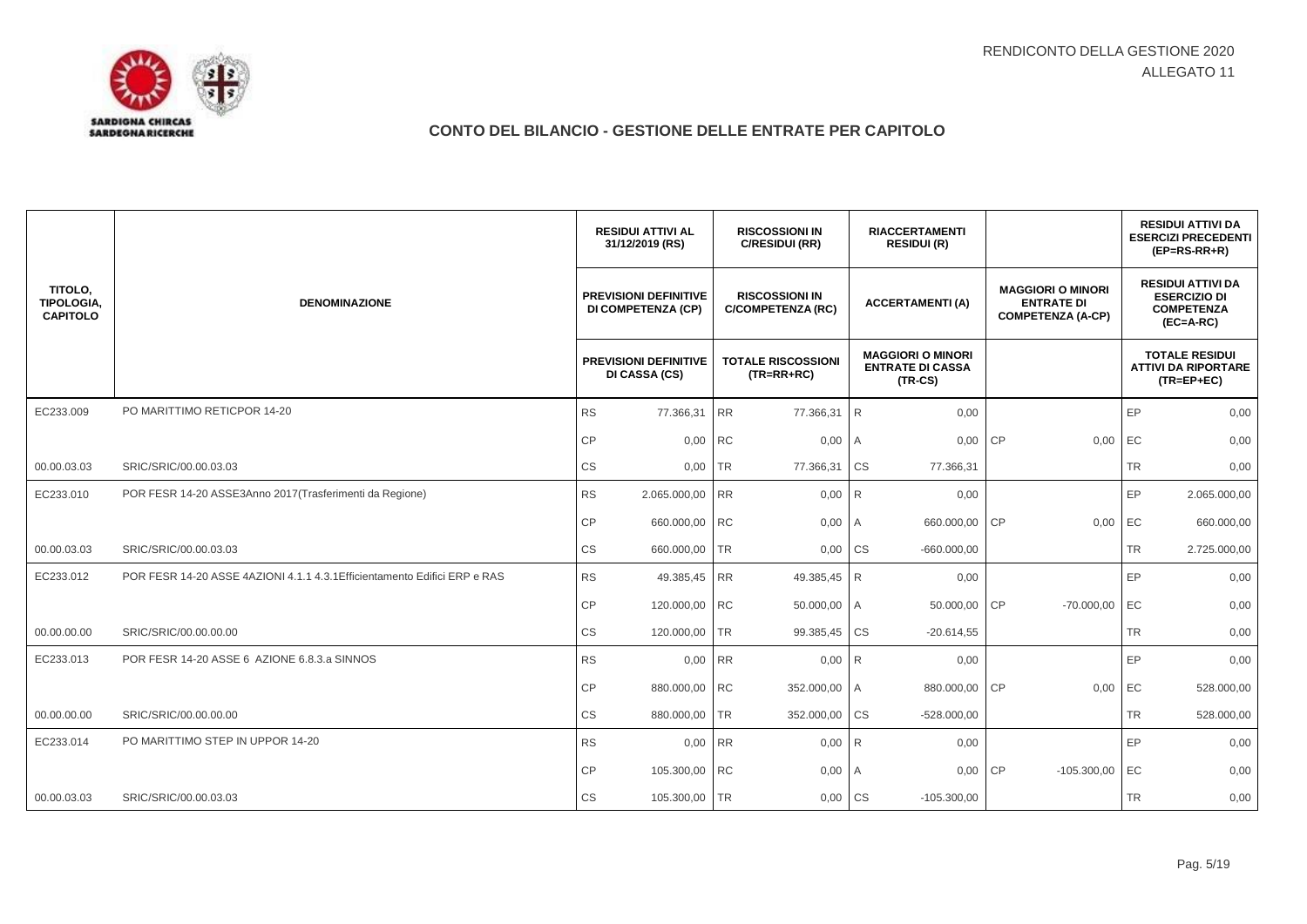

|                                          |                                                   | <b>RESIDUI ATTIVI AL</b><br>31/12/2019 (RS)               | <b>RISCOSSIONI IN</b><br>C/RESIDUI (RR)           |                        | <b>RIACCERTAMENTI</b><br><b>RESIDUI (R)</b>                      |                                                                           |           | <b>RESIDUI ATTIVI DA</b><br><b>ESERCIZI PRECEDENTI</b><br>$(EP=RS-RR+R)$            |
|------------------------------------------|---------------------------------------------------|-----------------------------------------------------------|---------------------------------------------------|------------------------|------------------------------------------------------------------|---------------------------------------------------------------------------|-----------|-------------------------------------------------------------------------------------|
| TITOLO,<br>TIPOLOGIA,<br><b>CAPITOLO</b> | <b>DENOMINAZIONE</b>                              | <b>PREVISIONI DEFINITIVE</b><br><b>DI COMPETENZA (CP)</b> | <b>RISCOSSIONI IN</b><br><b>C/COMPETENZA (RC)</b> |                        | <b>ACCERTAMENTI (A)</b>                                          | <b>MAGGIORI O MINORI</b><br><b>ENTRATE DI</b><br><b>COMPETENZA (A-CP)</b> |           | <b>RESIDUI ATTIVI DA</b><br><b>ESERCIZIO DI</b><br><b>COMPETENZA</b><br>$(EC=A-RC)$ |
|                                          |                                                   | <b>PREVISIONI DEFINITIVE</b><br>DI CASSA (CS)             | <b>TOTALE RISCOSSIONI</b><br>$(TR=RR+RC)$         |                        | <b>MAGGIORI O MINORI</b><br><b>ENTRATE DI CASSA</b><br>$(TR-CS)$ |                                                                           |           | <b>TOTALE RESIDUI</b><br><b>ATTIVI DA RIPORTARE</b><br>$(TR = EP + EC)$             |
| EC233.015                                | RAS Ass. TURISMO Proprietà intellettuale          | 0,00 RR<br><b>RS</b>                                      | 0,00                                              | R                      | 0,00                                                             |                                                                           | EP        | 0,00                                                                                |
|                                          |                                                   | СP<br>37.500,00                                           | <b>RC</b><br>0,00                                 | I A                    | 37.500,00                                                        | CP<br>0,00                                                                | EC        | 37.500,00                                                                           |
| 00.00.00.00                              | SRIC/SRIC/00.00.00.00                             | CS<br>37.500,00                                           | <b>TR</b><br>0,00                                 | <b>CS</b>              | $-37.500,00$                                                     |                                                                           | <b>TR</b> | 37.500,00                                                                           |
| EC234.001                                | Enterprise Europe Network - ELSE                  | <b>RS</b><br>30.002,15                                    | <b>RR</b>                                         | $0,00$ R               | ,36                                                              |                                                                           | EP        | 30.002,51                                                                           |
|                                          |                                                   | CP<br>0,00                                                | <b>RC</b><br>135.764,32 A                         |                        | 135.764,32                                                       | <b>CP</b><br>135.764,32                                                   | EC        | 0,00                                                                                |
| 00.00.03.03                              | SRIC/SRIC/00.00.03.03                             | $\mathbb{C}\mathbb{S}$<br>$0,00$ TR                       | 135.764,32 CS                                     |                        | 135.764,32                                                       |                                                                           | <b>TR</b> | 30.002,51                                                                           |
| EC234.002                                | Enterprise Europe Network - ELSE SIM              | <b>RS</b><br>39.590,16                                    | RR<br>24.332,28                                   | <b>R</b>               | 0,00                                                             |                                                                           | EP        | 15.257,88                                                                           |
|                                          |                                                   | <b>CP</b><br>0,00 RC                                      | 38.205,65 A                                       |                        | 38.205,65                                                        | <b>CP</b><br>38.205,65 EC                                                 |           | 0,00                                                                                |
| 00.00.03.03                              | SRIC/SRIC/00.00.03.03                             | СS<br>0,00 TR                                             | 62.537,93                                         | $\overline{\text{CS}}$ | 62.537,93                                                        |                                                                           | <b>TR</b> | 15.257,88                                                                           |
| EC235.001                                | PROGETTO TUTTI A ISCOL@ - LINEA B SCUOLE APERTE   | <b>RS</b><br>260.000,00                                   | <b>RR</b><br>0,00                                 | R                      | 0,00                                                             |                                                                           | EP        | 260.000,00                                                                          |
|                                          |                                                   | СP<br>0,00 RC                                             | 0,00                                              | l A                    | 0,00                                                             | CP<br>0,00                                                                | EC        | 0,00                                                                                |
| 00.00.00.00                              | SRIC/SRIC/00.00.00.00                             | CS<br>0,00                                                | TR<br>0,00                                        | <b>CS</b>              | 0,00                                                             |                                                                           | <b>TR</b> | 260.000,00                                                                          |
| EC235.002                                | PROGETTO #DIGIT ISCOL@ - AZIONI PILOTA INNOVATIVE | <b>RS</b><br>975.369,93 RR                                | 975.369,93 R                                      |                        | 0,00                                                             |                                                                           | EP        | 0,00                                                                                |
|                                          |                                                   | CP<br>418.015,68 RC                                       | 0,00                                              | I A                    | 418.015,88                                                       | CP<br>,20                                                                 | EC        | 418.015,88                                                                          |
| 00.00.00.00                              | SRIC/SRIC/00.00.00.00                             | CS<br>418.015,68                                          | <b>TR</b><br>975.369,93                           | <b>CS</b>              | 557.354,25                                                       |                                                                           | <b>TR</b> | 418.015,88                                                                          |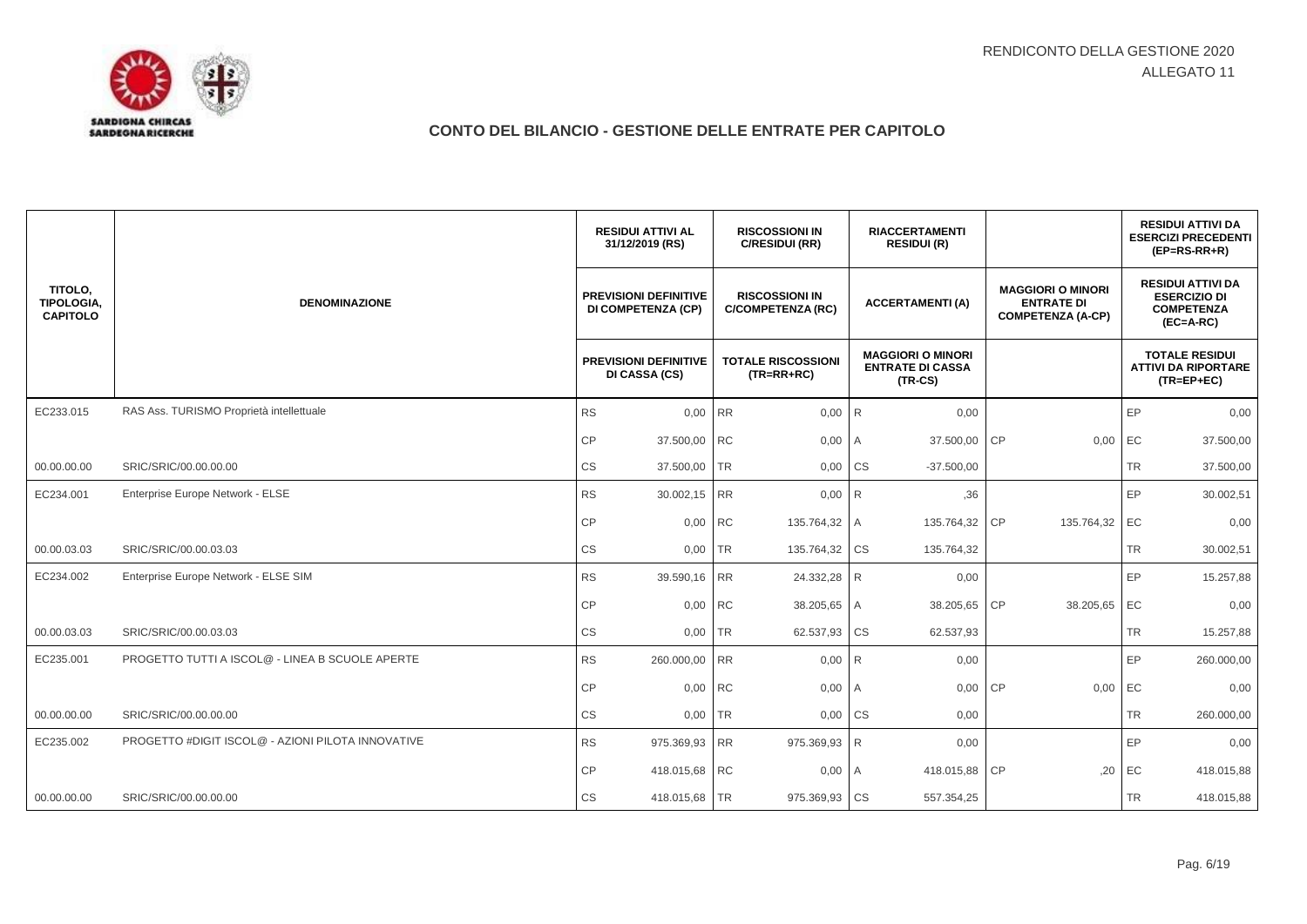

|                                          |                                                                                    |               | <b>RESIDUI ATTIVI AL</b><br>31/12/2019 (RS)               |           | <b>RISCOSSIONI IN</b><br>C/RESIDUI (RR)           | <b>RIACCERTAMENTI</b><br><b>RESIDUI (R)</b> |                                                                  |           |                                                                           |           | <b>RESIDUI ATTIVI DA</b><br><b>ESERCIZI PRECEDENTI</b><br>$(EP=RS-RR+R)$            |
|------------------------------------------|------------------------------------------------------------------------------------|---------------|-----------------------------------------------------------|-----------|---------------------------------------------------|---------------------------------------------|------------------------------------------------------------------|-----------|---------------------------------------------------------------------------|-----------|-------------------------------------------------------------------------------------|
| TITOLO,<br>TIPOLOGIA,<br><b>CAPITOLO</b> | <b>DENOMINAZIONE</b>                                                               |               | <b>PREVISIONI DEFINITIVE</b><br><b>DI COMPETENZA (CP)</b> |           | <b>RISCOSSIONI IN</b><br><b>C/COMPETENZA (RC)</b> |                                             | <b>ACCERTAMENTI(A)</b>                                           |           | <b>MAGGIORI O MINORI</b><br><b>ENTRATE DI</b><br><b>COMPETENZA (A-CP)</b> |           | <b>RESIDUI ATTIVI DA</b><br><b>ESERCIZIO DI</b><br><b>COMPETENZA</b><br>$(EC=A-RC)$ |
|                                          |                                                                                    |               | <b>PREVISIONI DEFINITIVE</b><br>DI CASSA (CS)             |           | <b>TOTALE RISCOSSIONI</b><br>$(TR=RR+RC)$         |                                             | <b>MAGGIORI O MINORI</b><br><b>ENTRATE DI CASSA</b><br>$(TR-CS)$ |           |                                                                           |           | <b>TOTALE RESIDUI</b><br><b>ATTIVI DA RIPORTARE</b><br>$(TR = EP + EC)$             |
| EC235.003                                | PROGETTO TUTTI A ISCOL@ - Attuazione di laboratoriextracurriculari innovativi      | <b>RS</b>     | 682.000,00 RR                                             |           | 0,00                                              | $\overline{R}$                              | 0,00                                                             |           |                                                                           | EP        | 682.000,00                                                                          |
|                                          |                                                                                    | <b>CP</b>     | 0,00 RC                                                   |           | 0,00                                              | I A                                         | 0,00                                                             | <b>CP</b> | 0,00                                                                      | EC        | 0,00                                                                                |
| 00.00.04.03                              | SRIC/SRIC/00.00.04.03                                                              | СS            | 0,00                                                      | <b>TR</b> | 0,00                                              | <b>CS</b>                                   | 0,00                                                             |           |                                                                           | <b>TR</b> | 682.000,00                                                                          |
|                                          |                                                                                    | <b>RS</b>     | 46.174.685,01 RR                                          |           | 16.439.453,97 R                                   |                                             | ,36                                                              |           |                                                                           | EP        | 29.735.231,40                                                                       |
|                                          | <b>TOTALE TITOLO 2 TRASFERIMENTI CORRENTI</b>                                      | CP            | 23.130.815,68 RC                                          |           | 20.150.206,33 A                                   |                                             | 23.243.722,21 CP                                                 |           | 112.906,53 EC                                                             |           | 3.093.515,88                                                                        |
|                                          |                                                                                    | $\mathsf{cs}$ | 21.680.815,68 TR                                          |           | 36.589.660,30                                     | <b>CS</b>                                   | 14.908.844,62                                                    |           |                                                                           | <b>TR</b> | 32.828.747,28                                                                       |
| TITOLO: 3                                | <b>ENTRATE EXTRATRIBUTARIE</b>                                                     |               |                                                           |           |                                                   |                                             |                                                                  |           |                                                                           |           |                                                                                     |
| 30100                                    | Tipologia 100: VENDITA DI BENI E SERVIZI E PROVENTI DERIVANTI DALLA GESTIONE DE RS |               | 282.227,05 RR                                             |           | 38.174,61                                         | IR.                                         | $-151.806,22$                                                    |           |                                                                           | EP        | 92.246,22                                                                           |
|                                          |                                                                                    | CP            | 445.000,00 RC                                             |           | 127.472,32 A                                      |                                             | 384.755,67                                                       | <b>CP</b> | $-60.244,33$                                                              | EC        | 257.283,35                                                                          |
|                                          |                                                                                    | CS            | 445.000,00                                                | <b>TR</b> | 165.646,93                                        | <b>CS</b>                                   | $-279.353.07$                                                    |           |                                                                           | <b>TR</b> | 349.529,57                                                                          |
| EC233.004                                | <b>STESURA PEAR</b>                                                                | <b>RS</b>     | 39.000,00 RR                                              |           | 0,00                                              | l R                                         | $-39.000,00$                                                     |           |                                                                           | EP        | 0,00                                                                                |
|                                          |                                                                                    | <b>CP</b>     | 0,00 RC                                                   |           | 0,00                                              | I A                                         | 0,00                                                             | CP        | 0,00                                                                      | EC        | 0,00                                                                                |
| 00.00.03.01                              | SRIC/SRIC/00.00.03.01                                                              | СS            | 0,00                                                      | <b>TR</b> | 0,00                                              | <b>CS</b>                                   | 0,00                                                             |           |                                                                           | <b>TR</b> | 0,00                                                                                |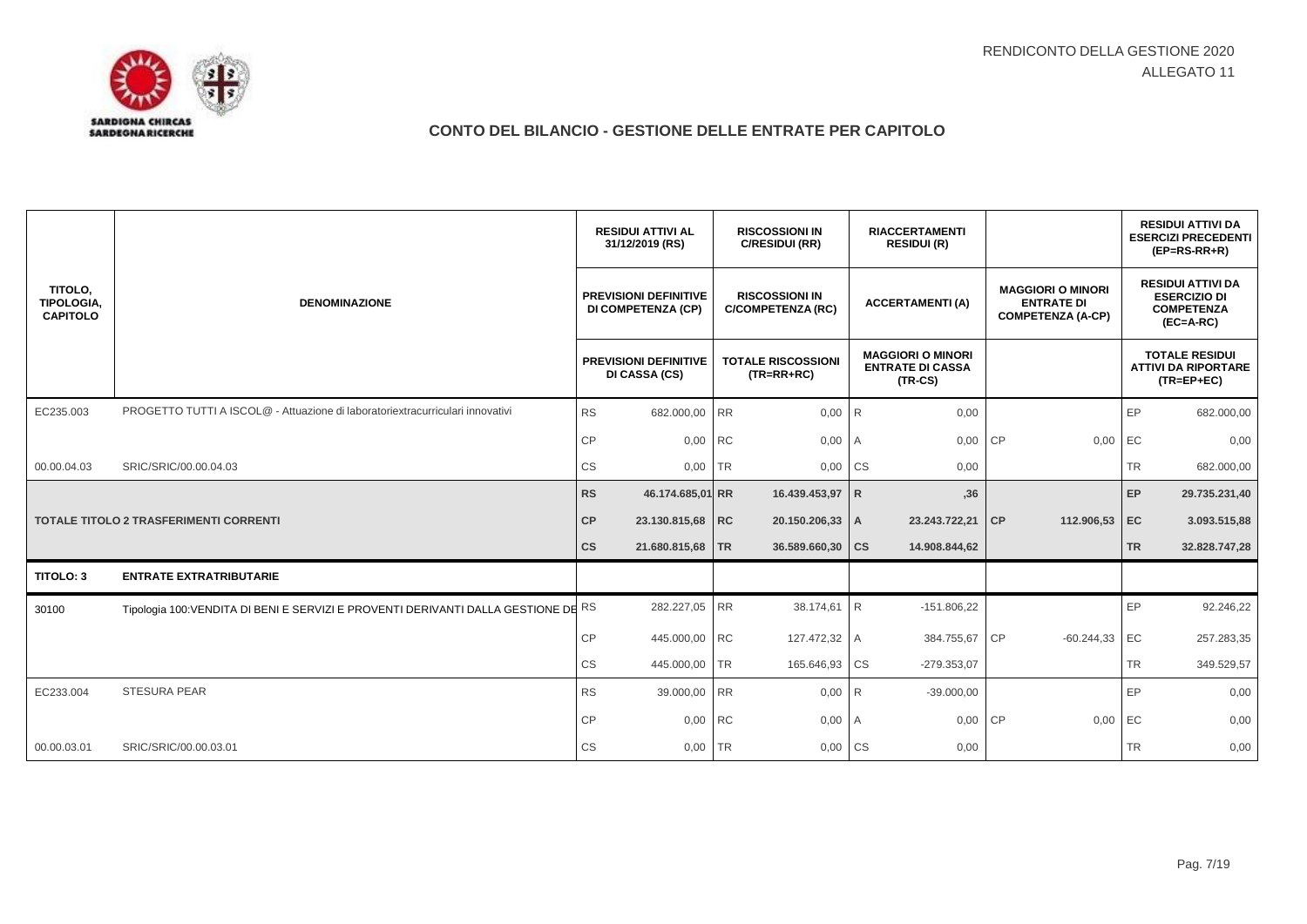

|                                          |                                                               | <b>RESIDUI ATTIVI AL</b><br>31/12/2019 (RS)               |         | <b>RISCOSSIONI IN</b><br>C/RESIDUI (RR)           |                | <b>RIACCERTAMENTI</b><br><b>RESIDUI (R)</b>                      |                                                                           |           | <b>RESIDUI ATTIVI DA</b><br><b>ESERCIZI PRECEDENTI</b><br>$(EP=RS-RR+R)$            |
|------------------------------------------|---------------------------------------------------------------|-----------------------------------------------------------|---------|---------------------------------------------------|----------------|------------------------------------------------------------------|---------------------------------------------------------------------------|-----------|-------------------------------------------------------------------------------------|
| TITOLO,<br>TIPOLOGIA,<br><b>CAPITOLO</b> | <b>DENOMINAZIONE</b>                                          | <b>PREVISIONI DEFINITIVE</b><br><b>DI COMPETENZA (CP)</b> |         | <b>RISCOSSIONI IN</b><br><b>C/COMPETENZA (RC)</b> |                | <b>ACCERTAMENTI (A)</b>                                          | <b>MAGGIORI O MINORI</b><br><b>ENTRATE DI</b><br><b>COMPETENZA (A-CP)</b> |           | <b>RESIDUI ATTIVI DA</b><br><b>ESERCIZIO DI</b><br><b>COMPETENZA</b><br>$(EC=A-RC)$ |
|                                          |                                                               | <b>PREVISIONI DEFINITIVE</b><br>DI CASSA (CS)             |         | <b>TOTALE RISCOSSIONI</b><br>$(TR=RR+RC)$         |                | <b>MAGGIORI O MINORI</b><br><b>ENTRATE DI CASSA</b><br>$(TR-CS)$ |                                                                           |           | <b>TOTALE RESIDUI</b><br><b>ATTIVI DA RIPORTARE</b><br>$(TR = EP + EC)$             |
| EC311.001                                | Ricavi per servizi logistici Entrate proprie                  | <b>RS</b>                                                 | 0.00 RR | 0,00                                              | R <sub>1</sub> | 0,00                                                             |                                                                           | EP        | 0,00                                                                                |
|                                          |                                                               | CP                                                        | 0,00    | <b>RC</b><br>0,00                                 | A              | 130.471,53                                                       | <b>CP</b><br>130.471,53                                                   | EC        | 130.471,53                                                                          |
| 00.00.00.00                              | SRIC/SRIC/00.00.00.00                                         | CS                                                        | 0,00    | <b>TR</b><br>0,00 CS                              |                | 0,00                                                             |                                                                           | <b>TR</b> | 130.471,53                                                                          |
| EC311.001                                | Ricavi per servizi logistici Entrate proprie                  | <b>RS</b><br>161.518,89 RR                                |         | 35.686,21                                         | R <sub>1</sub> | $-49.394.32$                                                     |                                                                           | EP        | 76.438,36                                                                           |
|                                          |                                                               | $\mathsf{CP}$                                             | 0,00 RC | 110.121,26 A                                      |                | 235.880,42                                                       | <b>CP</b><br>235.880,42                                                   | EC        | 125.759,16                                                                          |
| 00.00.06.01                              | SRIC/SRIC/00.00.06.01                                         | CS                                                        | 0,00 TR | 145.807,47                                        | <b>CS</b>      | 145.807,47                                                       |                                                                           | <b>TR</b> | 202.197,52                                                                          |
| EC311.002                                | Rimborso oneri energetici e spese telefoniche Entrate proprie | <b>RS</b><br>13.010,44 RR                                 |         | 337,71                                            | R              | $-12.195,98$                                                     |                                                                           | EP        | 476,75                                                                              |
|                                          |                                                               | CP                                                        | 0,00 RC | 0,00                                              | A              | 0,00 CP                                                          | 0,00                                                                      | EC        | 0,00                                                                                |
| 00.00.05.02                              | SRIC/SRIC/00.00.05.02                                         | CS                                                        | 0,00    | <b>TR</b><br>337,71                               | <b>CS</b>      | 337,71                                                           |                                                                           | <b>TR</b> | 476,75                                                                              |
| EC311.002                                | Rimborso oneri energetici e spese telefoniche Entrate proprie | <b>RS</b><br>5.798,21                                     |         | <b>RR</b><br>1.235,69                             | <b>R</b>       | $-1.815,37$                                                      |                                                                           | EP        | 2.747,15                                                                            |
|                                          |                                                               | CP                                                        | 0,00 RC | 0,00                                              | l A            | 258,66                                                           | <b>CP</b><br>258,66                                                       | EC        | 258,66                                                                              |
| 00.00.06.01                              | SRIC/SRIC/00.00.06.01                                         | CS                                                        | 0,00    | <b>TR</b><br>1.235,69                             | CS             | 1.235,69                                                         |                                                                           | <b>TR</b> | 3.005,81                                                                            |
| EC311.003                                | Ricavi per servizi di foresteria Entrate proprie              | <b>RS</b><br>1.829,54 RR                                  |         | 0,00                                              | R              | $-1.372,05$                                                      |                                                                           | EP        | 457,49                                                                              |
|                                          |                                                               | CP                                                        | 0,00 RC | 30,50                                             | A              | 30,50                                                            | <b>CP</b><br>30,50                                                        | EC        | 0,00                                                                                |
| 00.00.05.03                              | SRIC/SRIC/00.00.05.03                                         | CS                                                        | 0,00    | <b>TR</b><br>30,50                                | <b>CS</b>      | 30,50                                                            |                                                                           | <b>TR</b> | 457,49                                                                              |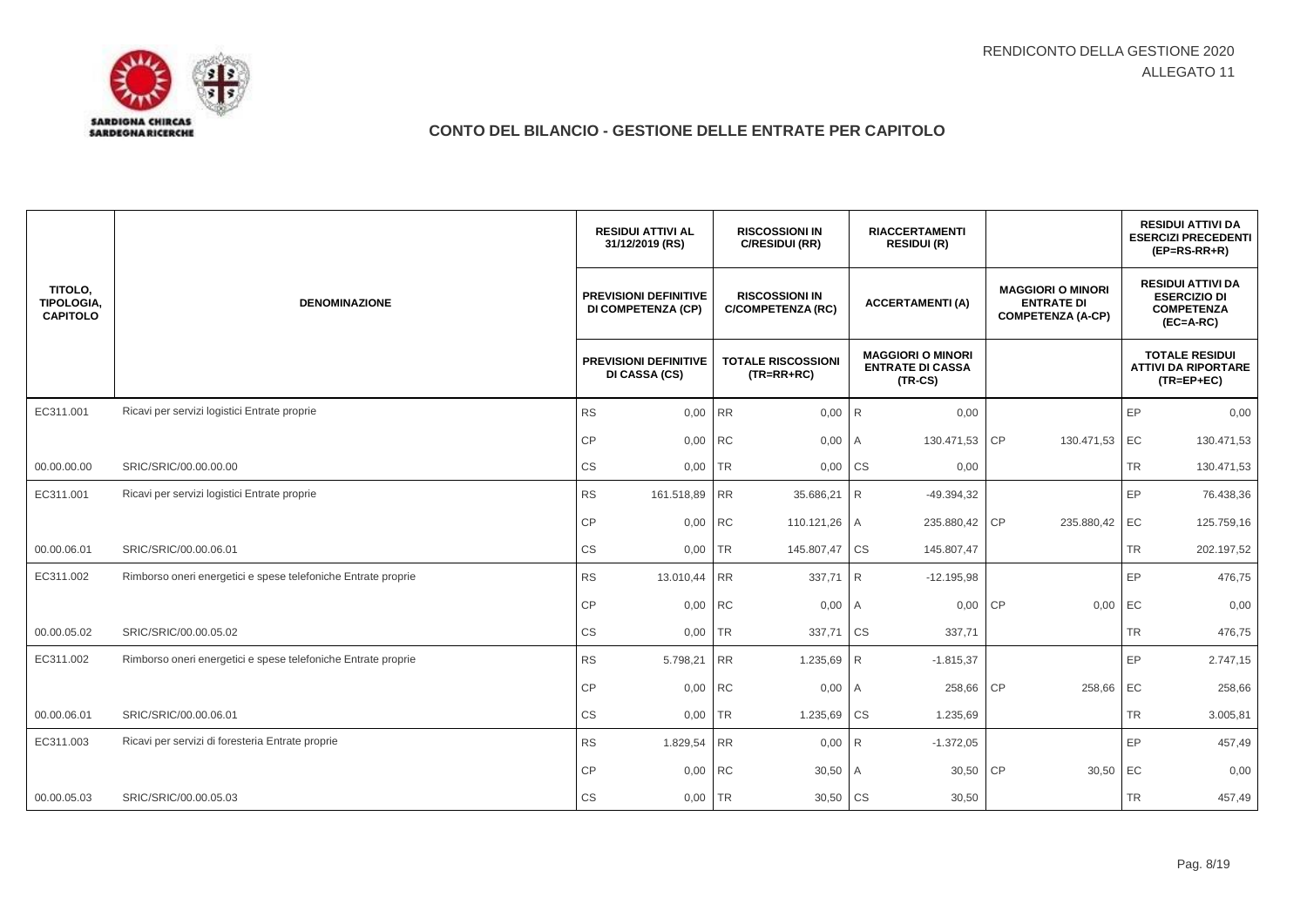

|                                                 |                                                                   | <b>RESIDUI ATTIVI AL</b><br>31/12/2019 (RS)               | <b>RISCOSSIONI IN</b><br>C/RESIDUI (RR)           | <b>RIACCERTAMENTI</b><br><b>RESIDUI (R)</b>                      |                                                                           | <b>RESIDUI ATTIVI DA</b><br><b>ESERCIZI PRECEDENTI</b><br>$(EP=RS-RR+R)$            |
|-------------------------------------------------|-------------------------------------------------------------------|-----------------------------------------------------------|---------------------------------------------------|------------------------------------------------------------------|---------------------------------------------------------------------------|-------------------------------------------------------------------------------------|
| TITOLO,<br><b>TIPOLOGIA.</b><br><b>CAPITOLO</b> | <b>DENOMINAZIONE</b>                                              | <b>PREVISIONI DEFINITIVE</b><br><b>DI COMPETENZA (CP)</b> | <b>RISCOSSIONI IN</b><br><b>C/COMPETENZA (RC)</b> | <b>ACCERTAMENTI (A)</b>                                          | <b>MAGGIORI O MINORI</b><br><b>ENTRATE DI</b><br><b>COMPETENZA (A-CP)</b> | <b>RESIDUI ATTIVI DA</b><br><b>ESERCIZIO DI</b><br><b>COMPETENZA</b><br>$(EC=A-RC)$ |
|                                                 |                                                                   | <b>PREVISIONI DEFINITIVE</b><br>DI CASSA (CS)             | <b>TOTALE RISCOSSIONI</b><br>$(TR=RR+RC)$         | <b>MAGGIORI O MINORI</b><br><b>ENTRATE DI CASSA</b><br>$(TR-CS)$ |                                                                           | <b>TOTALE RESIDUI</b><br><b>ATTIVI DA RIPORTARE</b><br>$(TR = EP + EC)$             |
| EC311.004                                       | Ricavi per servizi del Cluster Energie RinnovabiliEntrate proprie | <b>RS</b><br>1.860,81                                     | <b>RR</b><br>0,00                                 | $-1.860,81$<br>R <sub>1</sub>                                    |                                                                           | EP<br>0,00                                                                          |
|                                                 |                                                                   | CP<br>0,00                                                | <b>RC</b><br>444,90                               | 444,90<br>ΙA.                                                    | <b>CP</b><br>444,90                                                       | EC<br>0,00                                                                          |
| 00.00.03.01                                     | SRIC/SRIC/00.00.03.01                                             | CS<br>0,00                                                | <b>TR</b><br>444,90 CS                            | 444,90                                                           |                                                                           | <b>TR</b><br>0,00                                                                   |
| EC311.006                                       | Ricavi per servizi delle PT Biomed Entrate proprie                | <b>RS</b><br>0,00 RR                                      | 0,00                                              | R<br>0,00                                                        |                                                                           | EP<br>0,00                                                                          |
|                                                 |                                                                   | CP<br>0,00 RC                                             | 0,00                                              | 0,00<br>I A                                                      | CP<br>0,00                                                                | EC<br>0,00                                                                          |
| 00.00.00.00                                     | SRIC/SRIC/00.00.00.00                                             | CS<br>0,00 TR                                             | 0,00                                              | <b>CS</b><br>0,00                                                |                                                                           | <b>TR</b><br>0,00                                                                   |
| EC311.006                                       | Ricavi per servizi delle PT Biomed Entrate proprie                | <b>RS</b><br>101,66 RR                                    | 0,00                                              | R <sub>1</sub><br>$-101,66$                                      |                                                                           | EP<br>0,00                                                                          |
|                                                 |                                                                   | CP<br>0,00 RC                                             | 0,00                                              | 0,00<br>I A                                                      | CP<br>0,00                                                                | EC<br>0,00                                                                          |
| 00.00.04.01                                     | SRIC/SRIC/00.00.04.01                                             | CS<br>0,00                                                | <b>TR</b><br>0,00                                 | <b>CS</b><br>0,00                                                |                                                                           | <b>TR</b><br>0,00                                                                   |
| EC311.007                                       | Ricavi pe realizzaizone prototipi Entrate proprie                 | <b>RS</b><br>2.158,83 RR                                  | 0,00                                              | R<br>$-2.158,83$                                                 |                                                                           | EP<br>0,00                                                                          |
|                                                 |                                                                   | CP<br>0,00 RC                                             | 0,00                                              | 0,00<br>l A                                                      | <b>CP</b><br>0,00                                                         | EC<br>0,00                                                                          |
| 00.00.04.01                                     | SRIC/SRIC/00.00.04.01                                             | CS<br>0,00                                                | <b>TR</b><br>0,00                                 | <b>CS</b><br>0,00                                                |                                                                           | <b>TR</b><br>0,00                                                                   |
| EC311.008                                       | Ricavi per servizi FabLab Entrate proprie                         | <b>RS</b><br>77,30 RR                                     | 0,00                                              | 0,00<br>R <sub>1</sub>                                           |                                                                           | EP<br>77,30                                                                         |
|                                                 |                                                                   | CP<br>0,00 RC                                             | 339,99                                            | 339,99<br>A                                                      | CP<br>339,99                                                              | EC<br>0,00                                                                          |
| 00.00.00.00                                     | SRIC/SRIC/00.00.00.00                                             | CS<br>0,00 TR                                             | 339,99                                            | <b>CS</b><br>339,99                                              |                                                                           | <b>TR</b><br>77,30                                                                  |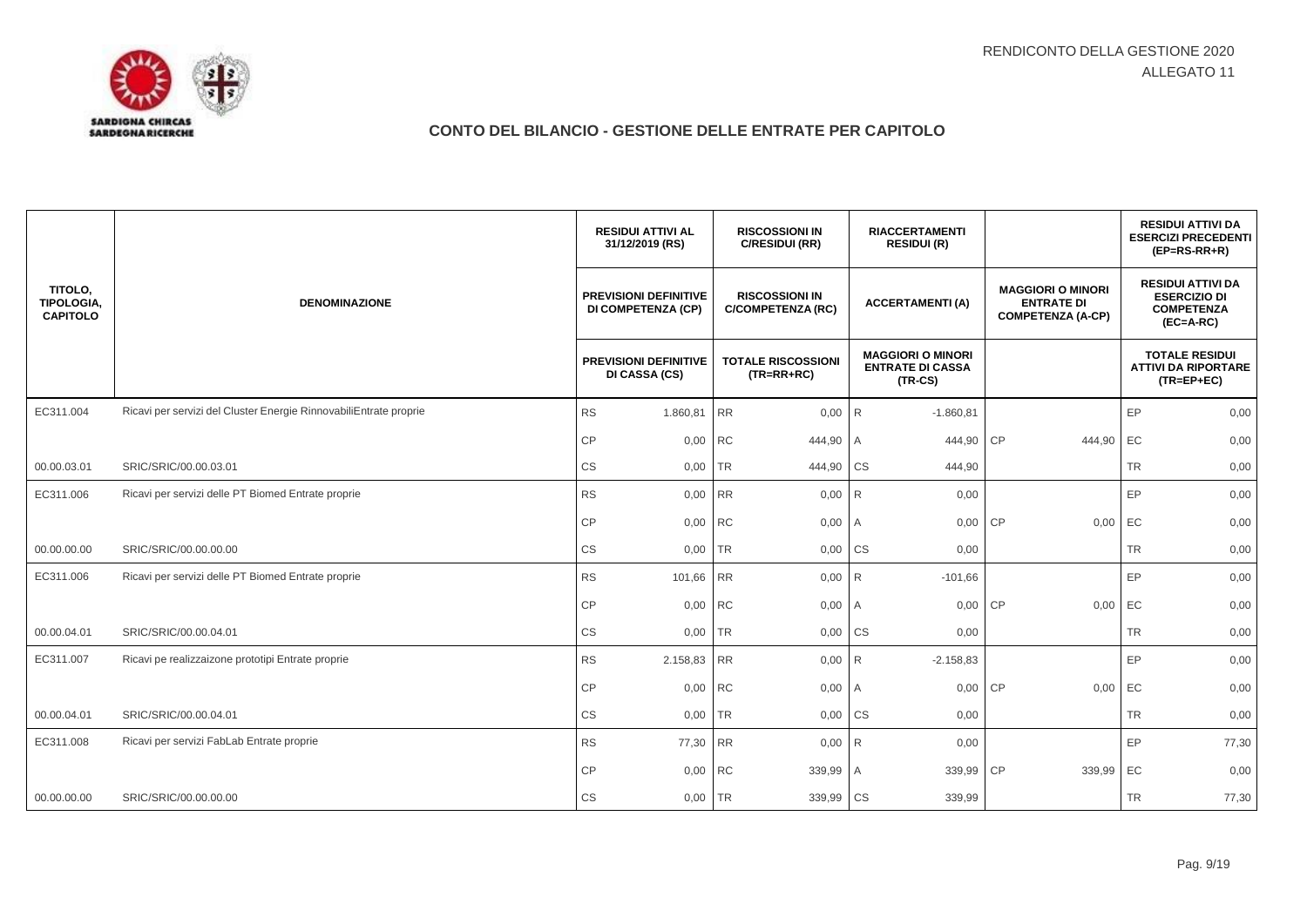

|                                          |                                           | <b>RESIDUI ATTIVI AL</b><br>31/12/2019 (RS)               | <b>RISCOSSIONI IN</b><br>C/RESIDUI (RR)           | <b>RIACCERTAMENTI</b><br><b>RESIDUI (R)</b>                      |                                                                           | <b>RESIDUI ATTIVI DA</b><br><b>ESERCIZI PRECEDENTI</b><br>$(EP=RS-RR+R)$            |
|------------------------------------------|-------------------------------------------|-----------------------------------------------------------|---------------------------------------------------|------------------------------------------------------------------|---------------------------------------------------------------------------|-------------------------------------------------------------------------------------|
| TITOLO,<br>TIPOLOGIA,<br><b>CAPITOLO</b> | <b>DENOMINAZIONE</b>                      | <b>PREVISIONI DEFINITIVE</b><br><b>DI COMPETENZA (CP)</b> | <b>RISCOSSIONI IN</b><br><b>C/COMPETENZA (RC)</b> | <b>ACCERTAMENTI (A)</b>                                          | <b>MAGGIORI O MINORI</b><br><b>ENTRATE DI</b><br><b>COMPETENZA (A-CP)</b> | <b>RESIDUI ATTIVI DA</b><br><b>ESERCIZIO DI</b><br><b>COMPETENZA</b><br>$(EC=A-RC)$ |
|                                          |                                           | <b>PREVISIONI DEFINITIVE</b><br>DI CASSA (CS)             | <b>TOTALE RISCOSSIONI</b><br>$(TR=RR+RC)$         | <b>MAGGIORI O MINORI</b><br><b>ENTRATE DI CASSA</b><br>$(TR-CS)$ |                                                                           | <b>TOTALE RESIDUI</b><br><b>ATTIVI DA RIPORTARE</b><br>$(TR = EP + EC)$             |
| EC311.008                                | Ricavi per servizi FabLab Entrate proprie | <b>RS</b><br>446,75 RR                                    | 0,00                                              | R <sub>1</sub><br>0,00                                           |                                                                           | EP<br>446,75                                                                        |
|                                          |                                           | CP<br>0,00 RC                                             | 0,00                                              | 0,00<br>A                                                        | CP<br>0,00                                                                | EC<br>0,00                                                                          |
| 00.00.04.01                              | SRIC/SRIC/00.00.04.01                     | CS<br>0,00                                                | <b>TR</b><br>0,00 CS                              | 0,00                                                             |                                                                           | <b>TR</b><br>446,75                                                                 |
| EC311.009                                | Ricavi per utilizzo spazi Entrate proprie | <b>RS</b><br>1.464,00 RR                                  | $0,00$ R                                          | 0,00                                                             |                                                                           | EP<br>1.464,00                                                                      |
|                                          |                                           | CP<br>0,00 RC                                             | 1.138,67                                          | 1.626,67<br>A                                                    | CP<br>1.626,67                                                            | EC<br>488,00                                                                        |
| 00.00.00.00                              | SRIC/SRIC/00.00.00.00                     | CS<br>0,00 TR                                             | 1.138,67                                          | <b>CS</b><br>1.138,67                                            |                                                                           | TR<br>1.952,00                                                                      |
| EC311.009                                | Ricavi per utilizzo spazi Entrate proprie | <b>RS</b><br>630,34                                       | <b>RR</b><br>0,00                                 | R<br>$-630,34$                                                   |                                                                           | EP<br>0,00                                                                          |
|                                          |                                           | CP<br>0,00 RC                                             | 0,00                                              | 0,00<br>I A                                                      | CP<br>0,00                                                                | EC<br>0,00                                                                          |
| 00.00.05.02                              | SRIC/SRIC/00.00.05.02                     | CS<br>0,00                                                | <b>TR</b><br>0,00                                 | <b>CS</b><br>0,00                                                |                                                                           | <b>TR</b><br>0,00                                                                   |
| EC311.009                                | Ricavi per utilizzo spazi Entrate proprie | <b>RS</b><br>105,50 RR                                    | 0,00                                              | R<br>$-105,50$                                                   |                                                                           | EP<br>0,00                                                                          |
|                                          |                                           | CP<br>0,00 RC                                             | 0,00                                              | 0,00<br>A                                                        | CP<br>0,00                                                                | EC<br>0,00                                                                          |
| 00.00.05.03                              | SRIC/SRIC/00.00.05.03                     | CS<br>0,00                                                | <b>TR</b><br>0,00                                 | <b>CS</b><br>0,00                                                |                                                                           | <b>TR</b><br>0,00                                                                   |
| EC311.010                                | Altri ricavi Entrate proprie              | <b>RS</b><br>3.882,18 RR                                  | 0,00                                              | R<br>$-3.882,18$                                                 |                                                                           | EP<br>0,00                                                                          |
|                                          |                                           | CP<br>305.000,00 RC                                       | 661,00                                            | 661,00<br>l A                                                    | CP<br>$-304.339,00$                                                       | EC<br>0,00                                                                          |
| 00.00.00.00                              | SRIC/SRIC/00.00.00.00                     | CS<br>305.000,00 TR                                       | 661,00                                            | <b>CS</b><br>$-304.339,00$                                       |                                                                           | <b>TR</b><br>0,00                                                                   |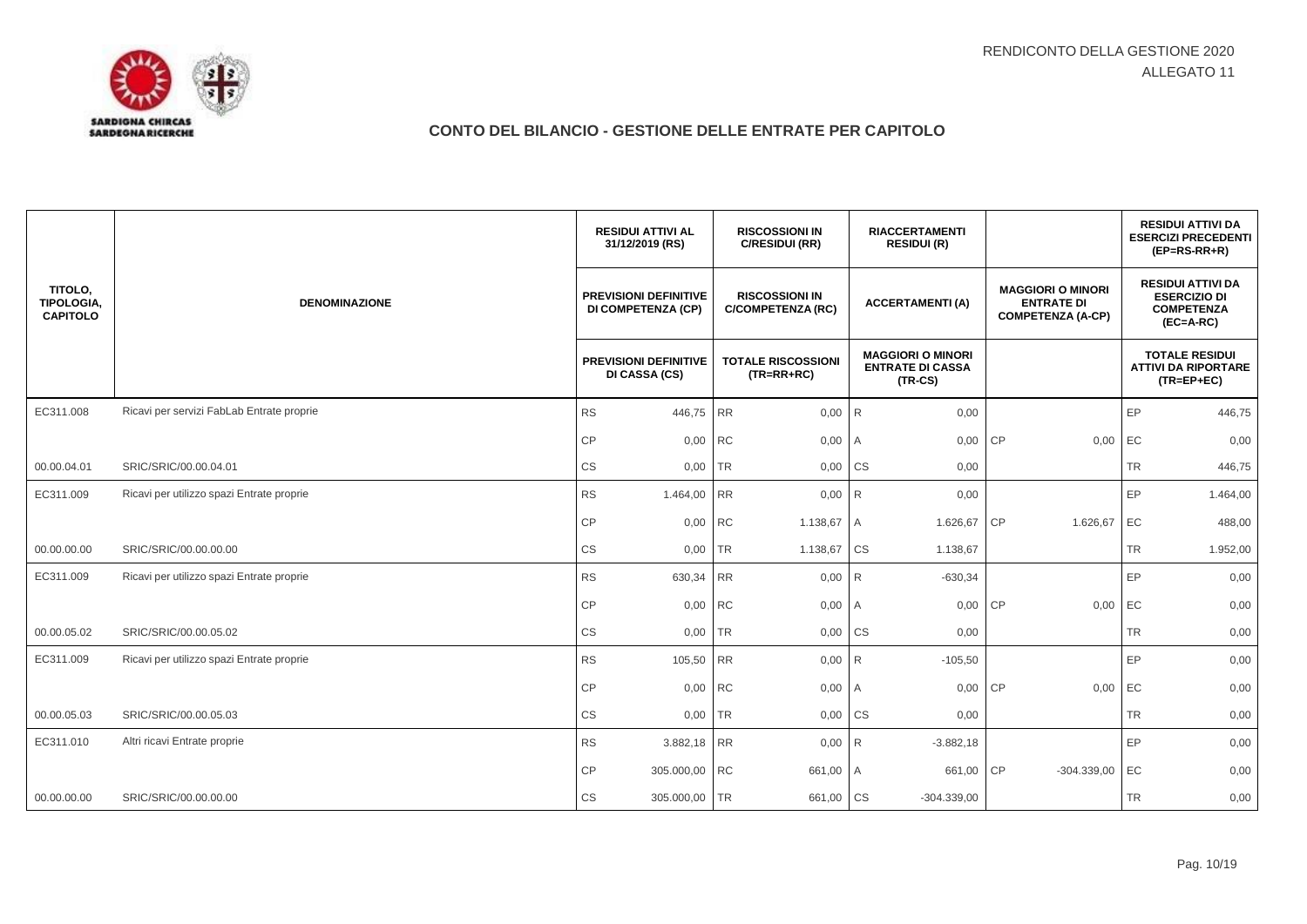|                                          |                              | <b>RESIDUI ATTIVI AL</b><br>31/12/2019 (RS)               | <b>RISCOSSIONI IN</b><br>C/RESIDUI (RR)           | <b>RIACCERTAMENTI</b><br><b>RESIDUI (R)</b>                      |                                                                           | <b>RESIDUI ATTIVI DA</b><br><b>ESERCIZI PRECEDENTI</b><br>$(EP=RS-RR+R)$            |
|------------------------------------------|------------------------------|-----------------------------------------------------------|---------------------------------------------------|------------------------------------------------------------------|---------------------------------------------------------------------------|-------------------------------------------------------------------------------------|
| TITOLO,<br>TIPOLOGIA,<br><b>CAPITOLO</b> | <b>DENOMINAZIONE</b>         | <b>PREVISIONI DEFINITIVE</b><br><b>DI COMPETENZA (CP)</b> | <b>RISCOSSIONI IN</b><br><b>C/COMPETENZA (RC)</b> | <b>ACCERTAMENTI(A)</b>                                           | <b>MAGGIORI O MINORI</b><br><b>ENTRATE DI</b><br><b>COMPETENZA (A-CP)</b> | <b>RESIDUI ATTIVI DA</b><br><b>ESERCIZIO DI</b><br><b>COMPETENZA</b><br>$(EC=A-RC)$ |
|                                          |                              | <b>PREVISIONI DEFINITIVE</b><br>DI CASSA (CS)             | <b>TOTALE RISCOSSIONI</b><br>$(TR=RR+RC)$         | <b>MAGGIORI O MINORI</b><br><b>ENTRATE DI CASSA</b><br>$(TR-CS)$ |                                                                           | <b>TOTALE RESIDUI</b><br><b>ATTIVI DA RIPORTARE</b><br>$(TR = EP + EC)$             |
| EC311.010                                | Altri ricavi Entrate proprie | <b>RS</b><br>9.909,55 RR                                  | 0,00                                              | R<br>$-9.909,55$                                                 |                                                                           | EP<br>0,00                                                                          |
|                                          |                              | CP<br>0,00 RC                                             | 0,00                                              | 0,00 CP<br>I A                                                   | 0,00                                                                      | EC<br>0,00                                                                          |
| 00.00.01.01                              | SRIC/SRIC/00.00.01.01        | CS<br>$0,00$ TR                                           | 0,00 CS                                           | 0,00                                                             |                                                                           | <b>TR</b><br>0,00                                                                   |
| EC311.010                                | Altri ricavi Entrate proprie | <b>RS</b><br>15.540,00 RR                                 | 0,00                                              | R<br>$-15.500,00$                                                |                                                                           | EP<br>40,00                                                                         |
|                                          |                              | CP<br>0,00 RC                                             | 0,00 A                                            | 0,00 CP                                                          | 0,00                                                                      | EC<br>0,00                                                                          |
| 00.00.04.01                              | SRIC/SRIC/00.00.04.01        | $\mathbb{C}\mathbb{S}$<br>0,00 TR                         | 0,00                                              | <b>CS</b><br>0,00                                                |                                                                           | <b>TR</b><br>40,00                                                                  |
| EC311.010                                | Altri ricavi Entrate proprie | <b>RS</b><br>1.295,30 RR                                  | 0,00                                              | R<br>$-1.295,30$                                                 |                                                                           | EP<br>0,00                                                                          |
|                                          |                              | CP<br>0,00 RC                                             | 0,00                                              | 0,00 CP<br>I A                                                   | 0,00                                                                      | EC<br>0,00                                                                          |
| 00.00.04.03                              | SRIC/SRIC/00.00.04.03        | CS<br>0,00                                                | <b>TR</b><br>0,00                                 | <b>CS</b><br>0,00                                                |                                                                           | <b>TR</b><br>0,00                                                                   |
| EC311.010                                | Altri ricavi Entrate proprie | <b>RS</b><br>4.924,50 RR                                  | $0,00$ R                                          | $-3.163,00$                                                      |                                                                           | EP<br>1.761,50                                                                      |
|                                          |                              | CP<br>0,00 RC                                             | 0,00                                              | 0,00<br>l A                                                      | <b>CP</b><br>0,00                                                         | EC<br>0,00                                                                          |
| 00.00.05.02                              | SRIC/SRIC/00.00.05.02        | $\mathbb{C}\mathbb{S}$<br>0,00                            | <b>TR</b><br>0,00                                 | <b>CS</b><br>0,00                                                |                                                                           | <b>TR</b><br>1.761,50                                                               |
| EC311.010                                | Altri ricavi Entrate proprie | <b>RS</b><br>12.020,22 RR                                 | 0,00                                              | $-5.322,37$<br>R                                                 |                                                                           | EP<br>6.697,85                                                                      |
|                                          |                              | CP<br>0,00 RC                                             | 0,00                                              | 0,00<br>A                                                        | <b>CP</b><br>0,00                                                         | EC<br>0,00                                                                          |
| 00.00.05.03                              | SRIC/SRIC/00.00.05.03        | CS<br>0,00 TR                                             | 0,00 CS                                           | 0,00                                                             |                                                                           | <b>TR</b><br>6.697,85                                                               |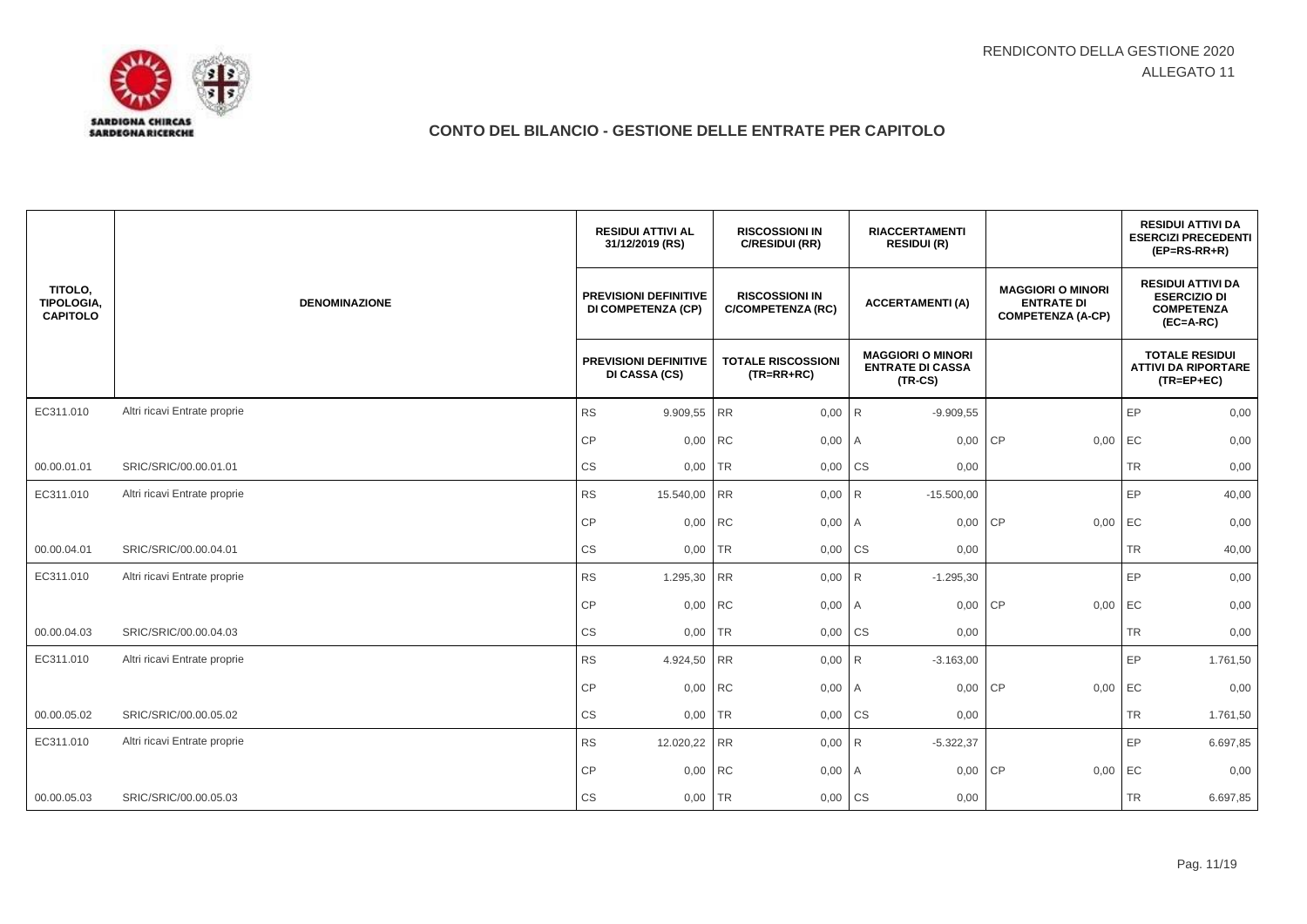

|                                                 |                                                               | <b>RESIDUI ATTIVI AL</b><br>31/12/2019 (RS)               | <b>RISCOSSIONI IN</b><br>C/RESIDUI (RR)           | <b>RIACCERTAMENTI</b><br><b>RESIDUI (R)</b>                      |                                                                           | <b>RESIDUI ATTIVI DA</b><br><b>ESERCIZI PRECEDENTI</b><br>$(EP=RS-RR+R)$            |
|-------------------------------------------------|---------------------------------------------------------------|-----------------------------------------------------------|---------------------------------------------------|------------------------------------------------------------------|---------------------------------------------------------------------------|-------------------------------------------------------------------------------------|
| TITOLO,<br><b>TIPOLOGIA.</b><br><b>CAPITOLO</b> | <b>DENOMINAZIONE</b>                                          | <b>PREVISIONI DEFINITIVE</b><br><b>DI COMPETENZA (CP)</b> | <b>RISCOSSIONI IN</b><br><b>C/COMPETENZA (RC)</b> | <b>ACCERTAMENTI(A)</b>                                           | <b>MAGGIORI O MINORI</b><br><b>ENTRATE DI</b><br><b>COMPETENZA (A-CP)</b> | <b>RESIDUI ATTIVI DA</b><br><b>ESERCIZIO DI</b><br><b>COMPETENZA</b><br>$(EC=A-RC)$ |
|                                                 |                                                               | <b>PREVISIONI DEFINITIVE</b><br>DI CASSA (CS)             | <b>TOTALE RISCOSSIONI</b><br>$(TR=RR+RC)$         | <b>MAGGIORI O MINORI</b><br><b>ENTRATE DI CASSA</b><br>$(TR-CS)$ |                                                                           | <b>TOTALE RESIDUI</b><br><b>ATTIVI DA RIPORTARE</b><br>$(TR = EP + EC)$             |
| EC311.010                                       | Altri ricavi Entrate proprie                                  | <b>RS</b><br>960,90 RR                                    | 0,00                                              | R<br>0,00                                                        |                                                                           | EP<br>960,90                                                                        |
|                                                 |                                                               | CP<br>0,00                                                | <b>RC</b><br>0,00                                 | $\overline{A}$<br>0,00                                           | CP<br>0,00                                                                | EC<br>0,00                                                                          |
| 00.00.06.01                                     | SRIC/SRIC/00.00.06.01                                         | CS<br>0,00                                                | <b>TR</b><br>0,00 CS                              | 0,00                                                             |                                                                           | <b>TR</b><br>960,90                                                                 |
| EC311.011                                       | Rimborso oneri energetici e spese telefoniche Entrate proprie | <b>RS</b><br>303,31                                       | <b>RR</b><br>0,00                                 | R<br>$-202,31$                                                   |                                                                           | EP<br>101,00                                                                        |
|                                                 |                                                               | CP<br>0,00 RC                                             | 0,00 A                                            | 0,00                                                             | <b>CP</b><br>0,00                                                         | EC<br>0,00                                                                          |
| 00.00.00.00                                     | SRIC/SRIC/00.00.00.00                                         | CS<br>$0,00$ TR                                           | 0,00                                              | <b>CS</b><br>0,00                                                |                                                                           | <b>TR</b><br>101,00                                                                 |
| EC311.011                                       | Rimborso oneri energetici e spese telefoniche Entrate proprie | <b>RS</b><br>119,67                                       | <b>RR</b><br>0,00                                 | R <sub>1</sub><br>0,00                                           |                                                                           | EP<br>119,67                                                                        |
|                                                 |                                                               | CP<br>0,00 RC                                             | 0,00                                              | 0,00<br>A                                                        | CP<br>0,00                                                                | EC<br>0,00                                                                          |
| 00.00.03.01                                     | SRIC/SRIC/00.00.03.01                                         | CS<br>0,00                                                | <b>TR</b><br>0,00                                 | <b>CS</b><br>0,00                                                |                                                                           | <b>TR</b><br>119,67                                                                 |
| EC311.011                                       | Rimborso oneri energetici e spese telefoniche Entrate proprie | <b>RS</b><br>0,00 RR                                      | $0,00$ R                                          | 0,00                                                             |                                                                           | EP<br>0,00                                                                          |
|                                                 |                                                               | CP<br>0,00 RC                                             | 0,00                                              | 0,00<br>I A                                                      | <b>CP</b><br>0,00                                                         | EC<br>0,00                                                                          |
| 00.00.06.01                                     | SRIC/SRIC/00.00.06.01                                         | CS<br>0,00                                                | <b>TR</b><br>0,00                                 | <b>CS</b><br>0,00                                                |                                                                           | <b>TR</b><br>0,00                                                                   |
| EC311.012                                       | Altri ricavi da Manifattura Tabacchi                          | <b>RS</b><br>896,65 RR                                    | 0,00                                              | R<br>$-896,65$                                                   |                                                                           | EP<br>0,00                                                                          |
|                                                 |                                                               | CP<br>140.000,00 RC                                       | 12.988,50                                         | 12.989,50<br>A                                                   | CP<br>$-127.010,50$                                                       | EC<br>1,00                                                                          |
| 00.00.00.00                                     | SRIC/SRIC/00.00.00.00                                         | <b>CS</b><br>140.000,00 TR                                | 12.988,50 CS                                      | $-127.011,50$                                                    |                                                                           | <b>TR</b><br>1,00                                                                   |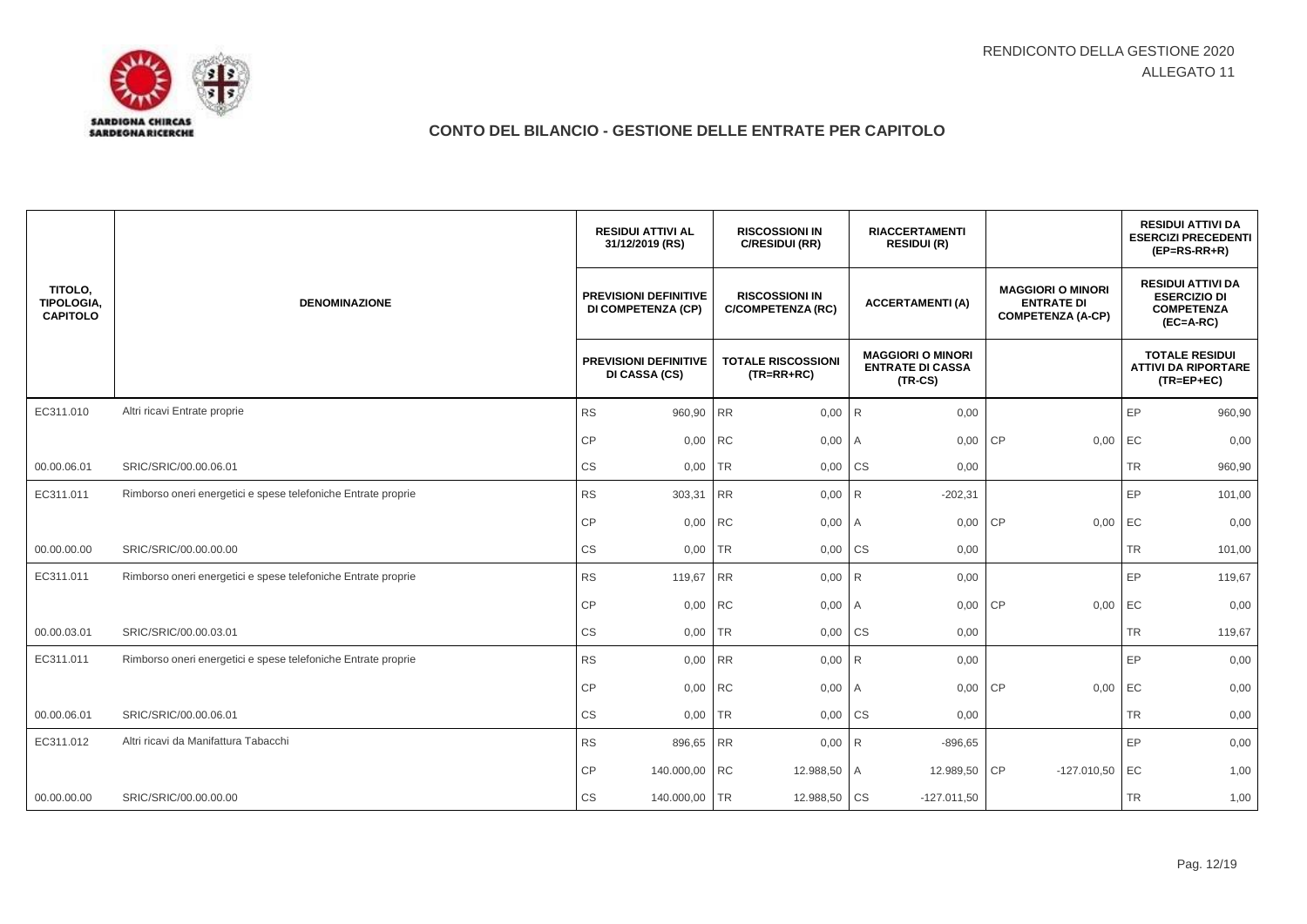

|                                                 |                                                               | <b>RESIDUI ATTIVI AL</b><br>31/12/2019 (RS)               |           | <b>RISCOSSIONI IN</b><br>C/RESIDUI (RR)           |                | <b>RIACCERTAMENTI</b><br><b>RESIDUI (R)</b>                      |                                                                           |           | <b>RESIDUI ATTIVI DA</b><br><b>ESERCIZI PRECEDENTI</b><br>$(EP=RS-RR+R)$            |
|-------------------------------------------------|---------------------------------------------------------------|-----------------------------------------------------------|-----------|---------------------------------------------------|----------------|------------------------------------------------------------------|---------------------------------------------------------------------------|-----------|-------------------------------------------------------------------------------------|
| TITOLO.<br><b>TIPOLOGIA.</b><br><b>CAPITOLO</b> | <b>DENOMINAZIONE</b>                                          | <b>PREVISIONI DEFINITIVE</b><br><b>DI COMPETENZA (CP)</b> |           | <b>RISCOSSIONI IN</b><br><b>C/COMPETENZA (RC)</b> |                | <b>ACCERTAMENTI(A)</b>                                           | <b>MAGGIORI O MINORI</b><br><b>ENTRATE DI</b><br><b>COMPETENZA (A-CP)</b> |           | <b>RESIDUI ATTIVI DA</b><br><b>ESERCIZIO DI</b><br><b>COMPETENZA</b><br>$(EC=A-RC)$ |
|                                                 |                                                               | <b>PREVISIONI DEFINITIVE</b><br>DI CASSA (CS)             |           | <b>TOTALE RISCOSSIONI</b><br>$(TR = RR + RC)$     |                | <b>MAGGIORI O MINORI</b><br><b>ENTRATE DI CASSA</b><br>$(TR-CS)$ |                                                                           |           | <b>TOTALE RESIDUI</b><br><b>ATTIVI DA RIPORTARE</b><br>$(TR = EP + EC)$             |
| EC311.014                                       | Locazione staz radio                                          | <b>RS</b><br>4.372,50 RR                                  |           | 915,00 R                                          |                | $-3.000,00$                                                      |                                                                           | EP        | 457,50                                                                              |
|                                                 |                                                               | <b>CP</b><br>0,00                                         | <b>RC</b> | 1.747,50                                          | $\overline{A}$ | 2.052,50                                                         | CP<br>2.052,50                                                            | EC        | 305,00                                                                              |
| 00.00.00.00                                     | SRIC/SRIC/00.00.00.00                                         | CS<br>0,00                                                | TR        | 2.662,50                                          | <b>CS</b>      | 2.662,50                                                         |                                                                           | TR        | 762,50                                                                              |
| 30300                                           | Tipologia 300: INTERESSI ATTIVI                               | <b>RS</b><br>6.002,67                                     | RR        | 550,08                                            | R              | $-5.120,23$                                                      |                                                                           | EP        | 332,36                                                                              |
|                                                 |                                                               | <b>CP</b><br>50.000,00 RC                                 |           | 808,14                                            | I A            | 808,14 CP                                                        | $-49.191,86$                                                              | EC        | 0,00                                                                                |
|                                                 |                                                               | <b>CS</b><br>50.000,00                                    | <b>TR</b> | 1.358,22                                          | <b>CS</b>      | $-48.641,78$                                                     |                                                                           | <b>TR</b> | 332,36                                                                              |
| EC312.001                                       | Interessi attivi su depositi bancari e postaliEntrate proprie | <b>RS</b><br>550,08                                       | <b>RR</b> | 550,08                                            | R              | 0,00                                                             |                                                                           | EP        | 0,00                                                                                |
|                                                 |                                                               | <b>CP</b><br>50.000,00 RC                                 |           | 808,14 A                                          |                | 808,14 CP                                                        | $-49.191,86$                                                              | EC        | 0,00                                                                                |
| 00.00.00.00                                     | SRIC/SRIC/00.00.00.00                                         | <b>CS</b><br>50.000,00                                    | <b>TR</b> | 1.358,22                                          | <b>CS</b>      | $-48.641,78$                                                     |                                                                           | <b>TR</b> | 0,00                                                                                |
| EC312.001                                       | Interessi attivi su depositi bancari e postaliEntrate proprie | <b>RS</b><br>253,20                                       | <b>RR</b> | 0,00                                              | R              | $-253,20$                                                        |                                                                           | EP        | 0,00                                                                                |
|                                                 |                                                               | <b>CP</b>                                                 | 0,00 RC   | 0,00                                              | $\overline{A}$ | 0,00                                                             | <b>CP</b><br>0,00                                                         | EC        | 0,00                                                                                |
| 00.00.02.03                                     | SRIC/SRIC/00.00.02.03                                         | <b>CS</b><br>0,00                                         | <b>TR</b> | 0,00                                              | <b>CS</b>      | 0,00                                                             |                                                                           | <b>TR</b> | 0,00                                                                                |
| EC312.001                                       | Interessi attivi su depositi bancari e postaliEntrate proprie | <b>RS</b><br>2,00                                         | <b>RR</b> | 0,00                                              | R              | $-2,00$                                                          |                                                                           | EP        | 0,00                                                                                |
|                                                 |                                                               | CP<br>0,00                                                | <b>RC</b> | 0,00                                              | $\overline{A}$ | 0,00                                                             | <b>CP</b><br>0,00                                                         | EC        | 0,00                                                                                |
| 00.00.03.03                                     | SRIC/SRIC/00.00.03.03                                         | <b>CS</b><br>0,00                                         | <b>TR</b> | 0,00                                              | <b>CS</b>      | 0,00                                                             |                                                                           | <b>TR</b> | 0,00                                                                                |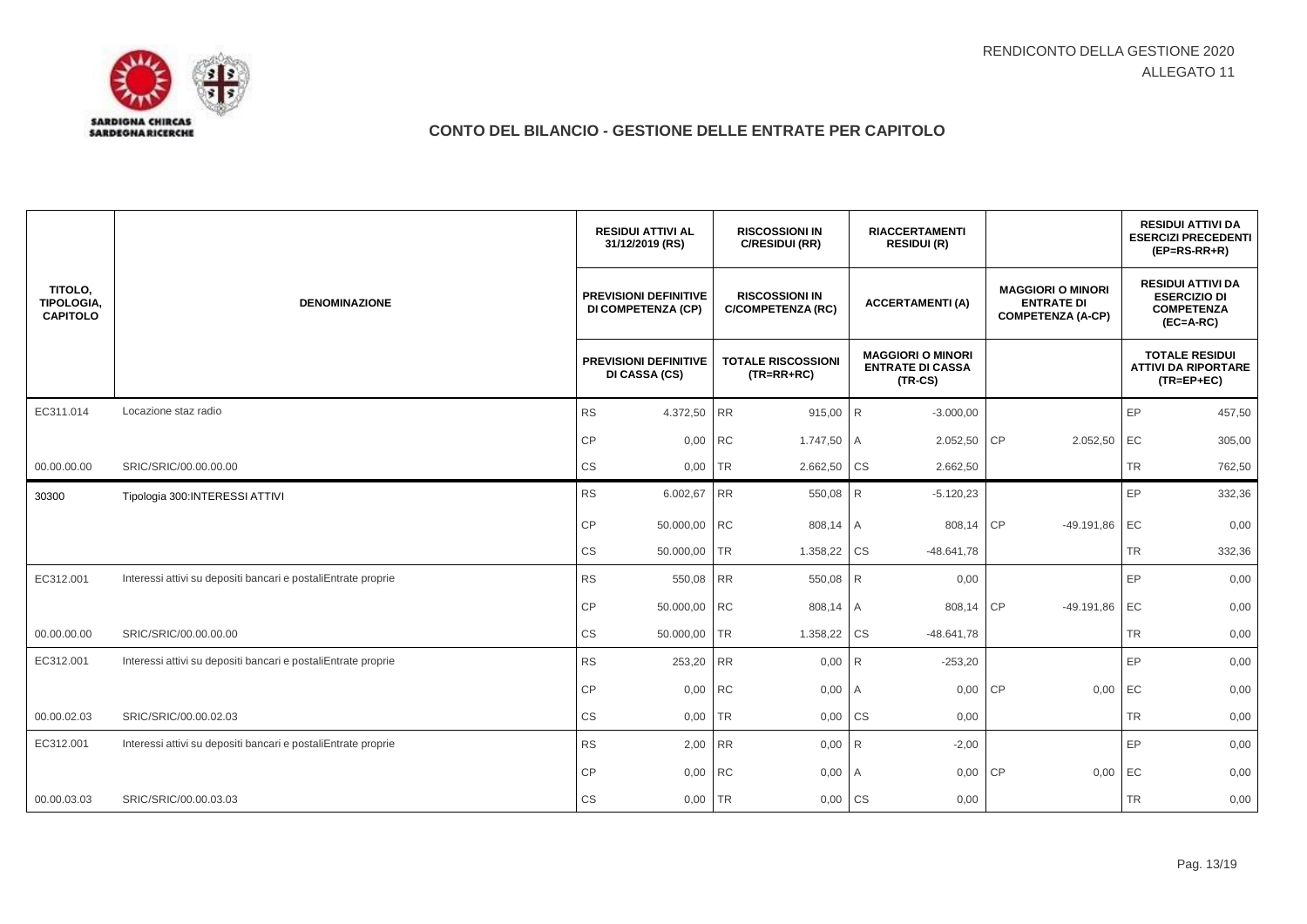

|                                                 |                                                                 | <b>RESIDUI ATTIVI AL</b><br>31/12/2019 (RS)        | <b>RISCOSSIONI IN</b><br>C/RESIDUI (RR)           | <b>RIACCERTAMENTI</b><br><b>RESIDUI (R)</b>                      |                                                                           | <b>RESIDUI ATTIVI DA</b><br><b>ESERCIZI PRECEDENTI</b><br>$(EP=RS-RR+R)$            |  |
|-------------------------------------------------|-----------------------------------------------------------------|----------------------------------------------------|---------------------------------------------------|------------------------------------------------------------------|---------------------------------------------------------------------------|-------------------------------------------------------------------------------------|--|
| TITOLO,<br><b>TIPOLOGIA,</b><br><b>CAPITOLO</b> | <b>DENOMINAZIONE</b>                                            | <b>PREVISIONI DEFINITIVE</b><br>DI COMPETENZA (CP) | <b>RISCOSSIONI IN</b><br><b>C/COMPETENZA (RC)</b> | <b>ACCERTAMENTI (A)</b>                                          | <b>MAGGIORI O MINORI</b><br><b>ENTRATE DI</b><br><b>COMPETENZA (A-CP)</b> | <b>RESIDUI ATTIVI DA</b><br><b>ESERCIZIO DI</b><br><b>COMPETENZA</b><br>$(EC=A-RC)$ |  |
|                                                 | <b>PREVISIONI DEFINITIVE</b><br>DI CASSA (CS)                   |                                                    | <b>TOTALE RISCOSSIONI</b><br>$(TR = RR + RC)$     | <b>MAGGIORI O MINORI</b><br><b>ENTRATE DI CASSA</b><br>$(TR-CS)$ |                                                                           | <b>TOTALE RESIDUI</b><br><b>ATTIVI DA RIPORTARE</b><br>$(TR = EP + EC)$             |  |
| EC312.001                                       | Interessi attivi su depositi bancari e postaliEntrate proprie   | <b>RS</b><br>5.197,39 RR                           | 0,00                                              | $-4.865,03$<br>I R                                               |                                                                           | EP<br>332,36                                                                        |  |
|                                                 |                                                                 | 0,00 RC<br><b>CP</b>                               | 0,00                                              | 0,00 CP<br>A                                                     | 0,00                                                                      | EC<br>0,00                                                                          |  |
| 00.00.06.01                                     | SRIC/SRIC/00.00.06.01                                           | <b>CS</b><br>0,00                                  | <b>TR</b><br>0,00                                 | <b>CS</b><br>0,00                                                |                                                                           | <b>TR</b><br>332,36                                                                 |  |
| EC312.002                                       | Interessi attivi su depositi bancari e postaliEntrate FONDI POR | <b>RS</b><br>0,00 RR                               | 0,00                                              | I <sub>R</sub><br>0,00                                           |                                                                           | EP<br>0,00                                                                          |  |
|                                                 |                                                                 | <b>CP</b><br>0,00 RC                               | 0,00                                              | 0,00 CP<br>I A                                                   | 0,00                                                                      | EC<br>0,00                                                                          |  |
| 00.00.00.00                                     | SRIC/SRIC/00.00.00.00                                           | <b>CS</b><br>0,00                                  | <b>TR</b><br>0,00                                 | <b>CS</b><br>0,00                                                |                                                                           | <b>TR</b><br>0,00                                                                   |  |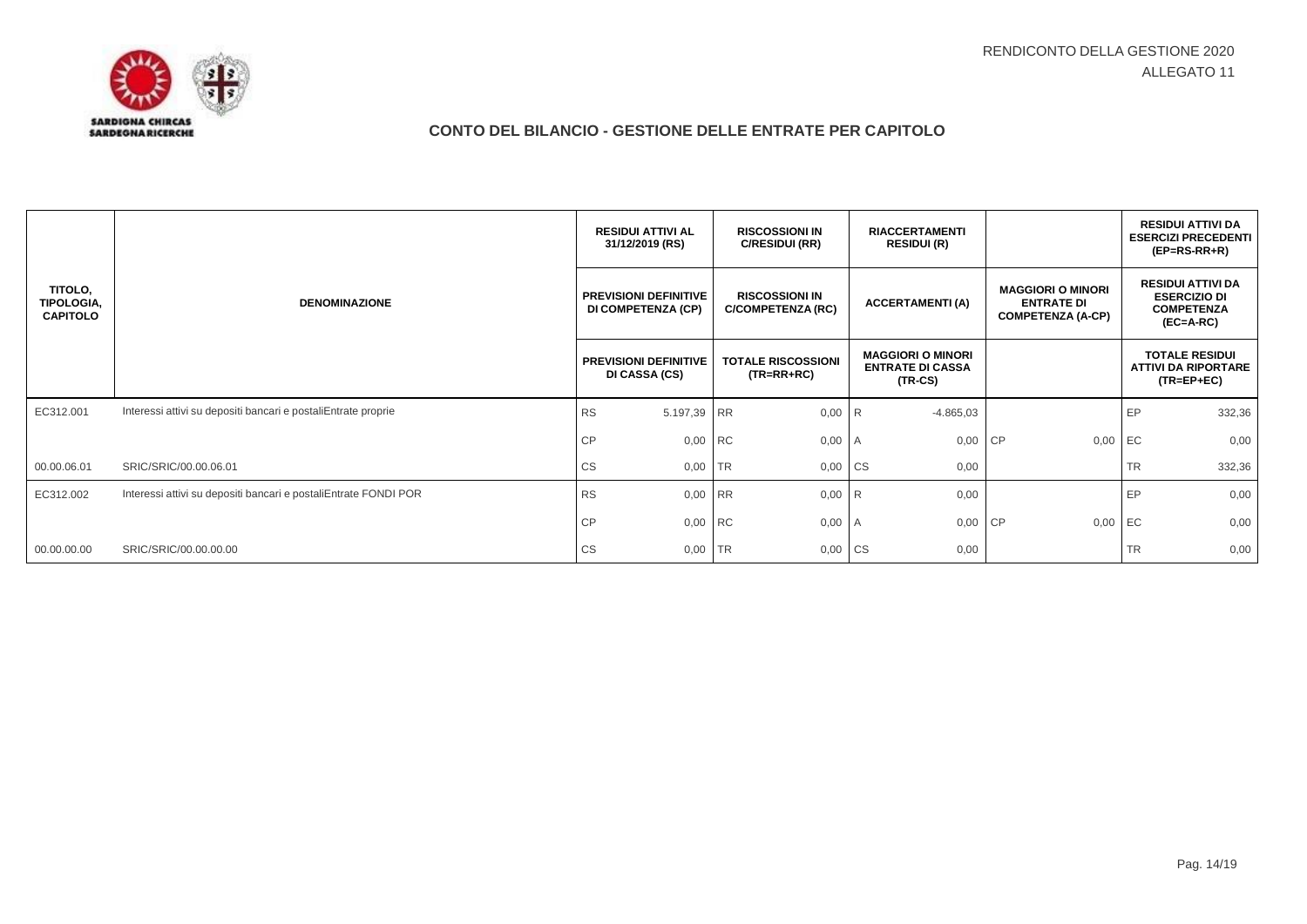

|                                          |                                                 | <b>RESIDUI ATTIVI AL</b><br>31/12/2019 (RS)               |           | <b>RISCOSSIONI IN</b><br>C/RESIDUI (RR)           |                | <b>RIACCERTAMENTI</b><br><b>RESIDUI (R)</b>                      |           |                                                                           |           | <b>RESIDUI ATTIVI DA</b><br><b>ESERCIZI PRECEDENTI</b><br>$(EP=RS-RR+R)$            |
|------------------------------------------|-------------------------------------------------|-----------------------------------------------------------|-----------|---------------------------------------------------|----------------|------------------------------------------------------------------|-----------|---------------------------------------------------------------------------|-----------|-------------------------------------------------------------------------------------|
| TITOLO.<br>TIPOLOGIA,<br><b>CAPITOLO</b> | <b>DENOMINAZIONE</b>                            | <b>PREVISIONI DEFINITIVE</b><br><b>DI COMPETENZA (CP)</b> |           | <b>RISCOSSIONI IN</b><br><b>C/COMPETENZA (RC)</b> |                | <b>ACCERTAMENTI (A)</b>                                          |           | <b>MAGGIORI O MINORI</b><br><b>ENTRATE DI</b><br><b>COMPETENZA (A-CP)</b> |           | <b>RESIDUI ATTIVI DA</b><br><b>ESERCIZIO DI</b><br><b>COMPETENZA</b><br>$(EC=A-RC)$ |
|                                          |                                                 | <b>PREVISIONI DEFINITIVE</b><br>DI CASSA (CS)             |           | <b>TOTALE RISCOSSIONI</b><br>$(TR=RR+RC)$         |                | <b>MAGGIORI O MINORI</b><br><b>ENTRATE DI CASSA</b><br>$(TR-CS)$ |           |                                                                           |           | <b>TOTALE RESIDUI</b><br><b>ATTIVI DA RIPORTARE</b><br>$(TR = EP + EC)$             |
| 30500                                    | Tipologia 500:RIMBORSI E ALTRE ENTRATE CORRENTI | <b>RS</b><br>151.697,73                                   | <b>RR</b> | $0,00$ R                                          |                | $-1.622,09$                                                      |           |                                                                           | EP        | 150.075,64                                                                          |
|                                          |                                                 | CP<br>0,00                                                | <b>RC</b> | 80.562,22 A                                       |                | 232.025,01                                                       | CP        | 232.025,01                                                                | EC        | 151.462,79                                                                          |
|                                          |                                                 | CS<br>0,00                                                | <b>TR</b> | 80.562,22 CS                                      |                | 80.562,22                                                        |           |                                                                           | <b>TR</b> | 301.538,43                                                                          |
| EC311.013                                | <b>RIMBORSI VARI</b>                            | <b>RS</b><br>1.622,09                                     | <b>RR</b> | $0,00$ R                                          |                | $-1.622,09$                                                      |           |                                                                           | EP        | 0,00                                                                                |
|                                          |                                                 | CP<br>0,00                                                | <b>RC</b> | 52.913,17 A                                       |                | 52.915,17 CP                                                     |           | 52.915,17                                                                 | EC        | 2,00                                                                                |
| 00.00.00.00                              | SRIC/SRIC/00.00.00.00                           | CS                                                        | $0,00$ TR | 52.913,17                                         | <b>CS</b>      | 52.913,17                                                        |           |                                                                           | <b>TR</b> | 2,00                                                                                |
| EC311.013                                | RIMBORSI VARI                                   | <b>RS</b><br>0,00                                         | <b>RR</b> | 0,00                                              | R              | 0,00                                                             |           |                                                                           | EP        | 0,00                                                                                |
|                                          |                                                 | <b>CP</b>                                                 | 0,00 RC   | 0,00                                              | $\overline{A}$ | 0,00                                                             | <b>CP</b> | 0,00                                                                      | EC        | 0,00                                                                                |
| 00.00.04.01                              | SRIC/SRIC/00.00.04.01                           | <b>CS</b><br>0,00                                         | <b>TR</b> | 0,00                                              | <b>CS</b>      | 0,00                                                             |           |                                                                           | <b>TR</b> | 0,00                                                                                |
| EC500.002                                | RIMBORSO PERSONALE DISTACCATO                   | <b>RS</b><br>150.075,64 RR                                |           | $0,00$ R                                          |                | 0,00                                                             |           |                                                                           | EP        | 150.075,64                                                                          |
|                                          |                                                 | CP                                                        | 0,00 RC   | 27.649,05 A                                       |                | 179.109,84                                                       | <b>CP</b> | 179.109,84 EC                                                             |           | 151.460,79                                                                          |
| 00.00.00.00                              | SRIC/SRIC/00.00.00.00                           | CS<br>0,00                                                | <b>TR</b> | 27.649,05                                         | <b>CS</b>      | 27.649,05                                                        |           |                                                                           | <b>TR</b> | 301.536,43                                                                          |
|                                          |                                                 | RS<br>439.927,45 RR                                       |           | 38.724,69 R                                       |                | $-158.548,54$                                                    |           |                                                                           | EP        | 242.654,22                                                                          |
|                                          | TOTALE TITOLO 3 ENTRATE EXTRATRIBUTARIE         | CP<br>495.000,00 RC                                       |           | 208.842,68 A                                      |                | 617.588,82 CP                                                    |           | 122.588,82                                                                | EC        | 408.746,14                                                                          |
|                                          |                                                 | 495.000,00 TR<br>$\mathsf{CS}$                            |           | 247.567,37                                        | <b>CS</b>      | $-247.432.63$                                                    |           |                                                                           | <b>TR</b> | 651.400,36                                                                          |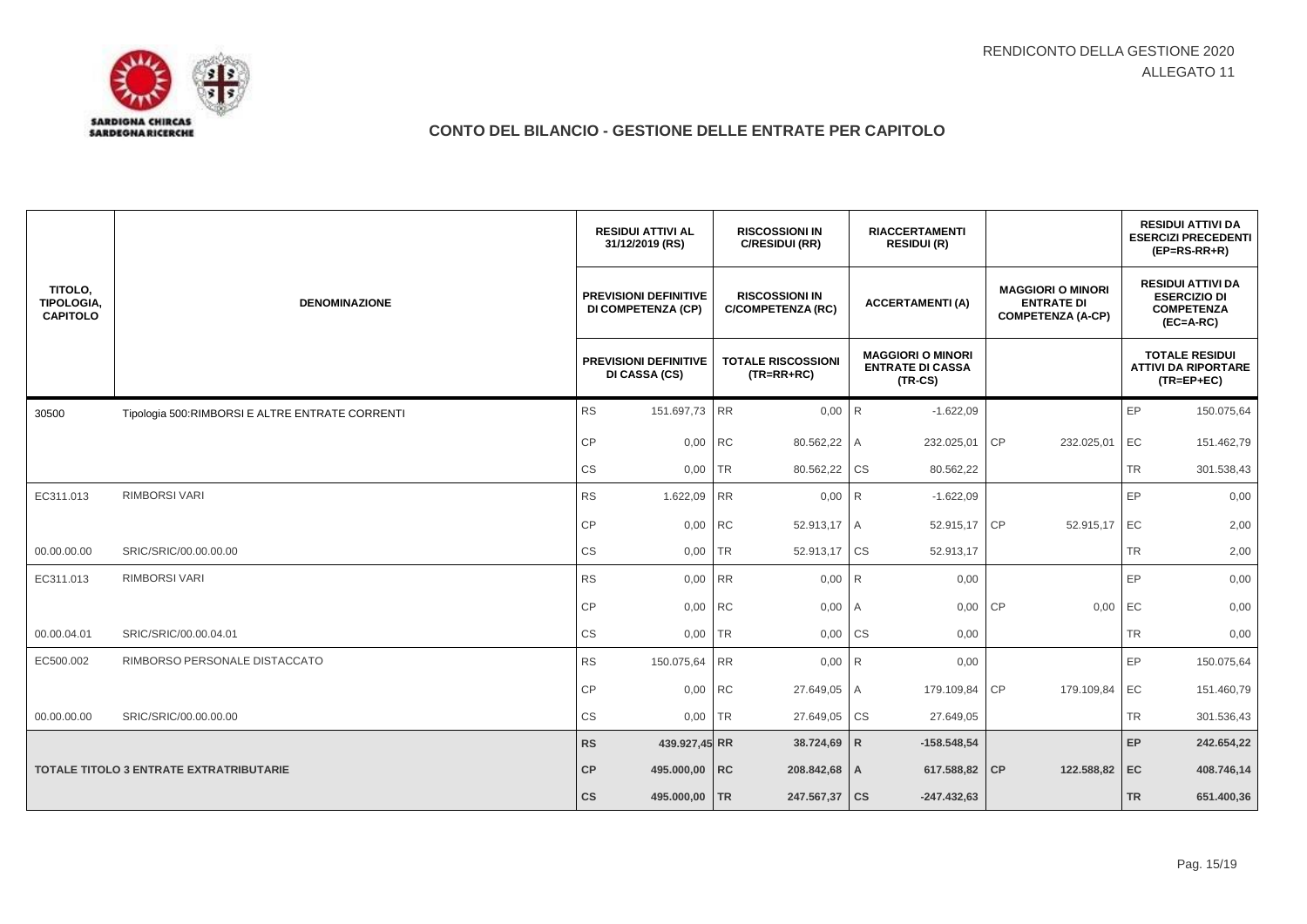

|                                          |                                                                  | <b>RESIDUI ATTIVI AL</b><br>31/12/2019 (RS)                                                                    | <b>RISCOSSIONI IN</b><br>C/RESIDUI (RR)   | <b>RIACCERTAMENTI</b><br><b>RESIDUI (R)</b>                      |                                                                           | <b>RESIDUI ATTIVI DA</b><br><b>ESERCIZI PRECEDENTI</b><br>$(EP=RS-RR+R)$            |
|------------------------------------------|------------------------------------------------------------------|----------------------------------------------------------------------------------------------------------------|-------------------------------------------|------------------------------------------------------------------|---------------------------------------------------------------------------|-------------------------------------------------------------------------------------|
| TITOLO,<br>TIPOLOGIA,<br><b>CAPITOLO</b> | <b>DENOMINAZIONE</b>                                             | <b>RISCOSSIONI IN</b><br><b>PREVISIONI DEFINITIVE</b><br><b>DI COMPETENZA (CP)</b><br><b>C/COMPETENZA (RC)</b> |                                           | <b>ACCERTAMENTI(A)</b>                                           | <b>MAGGIORI O MINORI</b><br><b>ENTRATE DI</b><br><b>COMPETENZA (A-CP)</b> | <b>RESIDUI ATTIVI DA</b><br><b>ESERCIZIO DI</b><br><b>COMPETENZA</b><br>$(EC=A-RC)$ |
|                                          |                                                                  | <b>PREVISIONI DEFINITIVE</b><br>DI CASSA (CS)                                                                  | <b>TOTALE RISCOSSIONI</b><br>$(TR=RR+RC)$ | <b>MAGGIORI O MINORI</b><br><b>ENTRATE DI CASSA</b><br>$(TR-CS)$ |                                                                           | <b>TOTALE RESIDUI</b><br><b>ATTIVI DA RIPORTARE</b><br>$(TR = EP + EC)$             |
| TITOLO: 9                                | <b>ENTRATE PER CONTO TERZI E PARTITE DI GIRO</b>                 |                                                                                                                |                                           |                                                                  |                                                                           |                                                                                     |
| 90100                                    | Tipologia 100: ENTRATE PER PARTITE DI GIRO                       | <b>RS</b><br>0,00                                                                                              | <b>RR</b><br>0,00                         | R<br>0,00                                                        |                                                                           | EP<br>0,00                                                                          |
|                                          |                                                                  | CP<br>5.000.000,00 RC                                                                                          | 3.170.218,02 A                            | 3.170.257,71                                                     | <b>CP</b><br>$-1.829.742,29$                                              | EC<br>39,69                                                                         |
|                                          |                                                                  | CS<br>0,00                                                                                                     | <b>TR</b><br>3.170.218,02                 | <b>CS</b><br>3.170.218,02                                        |                                                                           | <b>TR</b><br>39,69                                                                  |
| EC001.600                                | Entrate Cassa Economale                                          | <b>RS</b><br>0,00 RR                                                                                           | 0,00                                      | 0,00<br>I <sub>R</sub>                                           |                                                                           | EP<br>0,00                                                                          |
|                                          |                                                                  | <b>CP</b><br>0,00 RC                                                                                           | 3.800,00 A                                | 3.800,00                                                         | CP<br>3.800,00                                                            | EC<br>0,00                                                                          |
| 00.00.00.00                              | SRIC/SRIC/00.00.00.00                                            | CS<br>0,00                                                                                                     | <b>TR</b><br>3.800,00                     | <b>CS</b><br>3.800,00                                            |                                                                           | <b>TR</b><br>0,00                                                                   |
| EC001.800                                | Entrate da resi spese non andate a buon fine                     | <b>RS</b><br>0,00 RR                                                                                           | 0,00                                      | I <sub>R</sub><br>0,00                                           |                                                                           | EP<br>0,00                                                                          |
|                                          |                                                                  | CP<br>0,00 RC                                                                                                  | 165,00                                    | 165,00<br>I A                                                    | CP<br>165,00                                                              | EC<br>0,00                                                                          |
| 00.00.00.00                              | SRIC/SRIC/00.00.00.00                                            | CS<br>0,00                                                                                                     | TR<br>165,00                              | <b>CS</b><br>165,00                                              |                                                                           | <b>TR</b><br>0,00                                                                   |
| EC080.020                                | Ritenuta per scissione contabile IVA (Split Payment) (SC80.0020) | RS<br>0,00 RR                                                                                                  | 0,00                                      | R<br>0,00                                                        |                                                                           | EP<br>0,00                                                                          |
|                                          |                                                                  | <b>CP</b><br>0,00 RC                                                                                           | 0,00                                      | 0,00<br>I A                                                      | CP<br>0,00                                                                | EC<br>0,00                                                                          |
| 00.00.00.00                              | SRIC/SRIC/00.00.00.00                                            | <b>CS</b><br>0,00                                                                                              | <b>TR</b><br>0,00                         | <b>CS</b><br>0,00                                                |                                                                           | <b>TR</b><br>0,00                                                                   |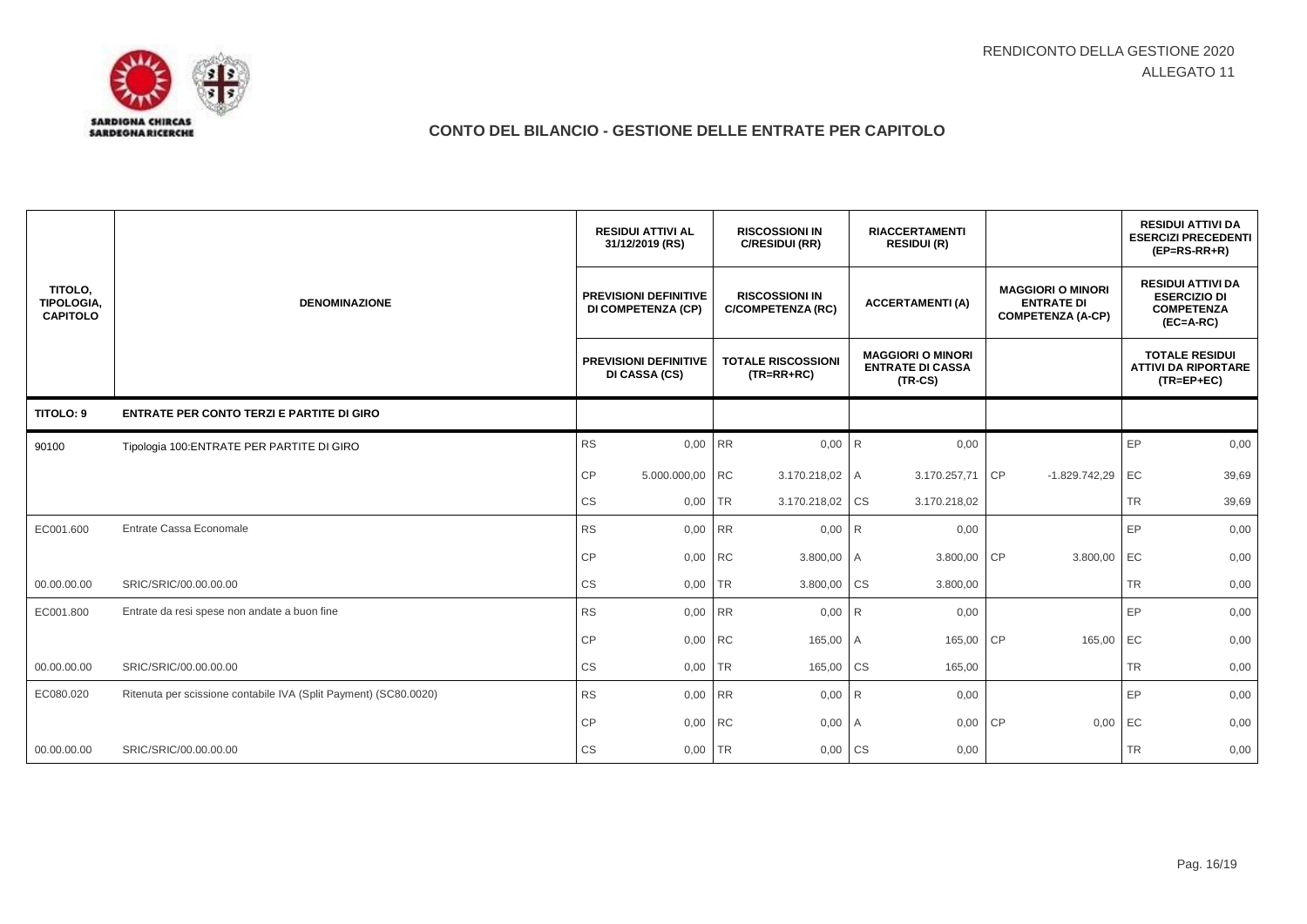

|                                                 |                                                   |           | <b>RESIDUI ATTIVI AL</b><br>31/12/2019 (RS)        |           | <b>RISCOSSIONI IN</b><br>C/RESIDUI (RR)           |                | <b>RIACCERTAMENTI</b><br><b>RESIDUI (R)</b>                      |    |                                                                           |           | <b>RESIDUI ATTIVI DA</b><br><b>ESERCIZI PRECEDENTI</b><br>$(EP=RS-RR+R)$            |
|-------------------------------------------------|---------------------------------------------------|-----------|----------------------------------------------------|-----------|---------------------------------------------------|----------------|------------------------------------------------------------------|----|---------------------------------------------------------------------------|-----------|-------------------------------------------------------------------------------------|
| TITOLO.<br><b>TIPOLOGIA.</b><br><b>CAPITOLO</b> | <b>DENOMINAZIONE</b>                              |           | <b>PREVISIONI DEFINITIVE</b><br>DI COMPETENZA (CP) |           | <b>RISCOSSIONI IN</b><br><b>C/COMPETENZA (RC)</b> |                | <b>ACCERTAMENTI (A)</b>                                          |    | <b>MAGGIORI O MINORI</b><br><b>ENTRATE DI</b><br><b>COMPETENZA (A-CP)</b> |           | <b>RESIDUI ATTIVI DA</b><br><b>ESERCIZIO DI</b><br><b>COMPETENZA</b><br>$(EC=A-RC)$ |
|                                                 |                                                   |           | <b>PREVISIONI DEFINITIVE</b><br>DI CASSA (CS)      |           | <b>TOTALE RISCOSSIONI</b><br>$(TR=RR+RC)$         |                | <b>MAGGIORI O MINORI</b><br><b>ENTRATE DI CASSA</b><br>$(TR-CS)$ |    |                                                                           |           | <b>TOTALE RESIDUI</b><br><b>ATTIVI DA RIPORTARE</b><br>$(TR = EP + EC)$             |
| EC601.001                                       | PARTITE DI GIRO                                   | <b>RS</b> | 0,00                                               | <b>RR</b> | $0.00$ R                                          |                | 0,00                                                             |    |                                                                           | EP        | 0,00                                                                                |
|                                                 |                                                   | CP        | 5.000.000,00                                       | <b>RC</b> | 898.909,20                                        | $\overline{A}$ | 898.919,20                                                       | CP | $-4.101.080,80$                                                           | EC        | 10,00                                                                               |
| 00.00.00.00                                     | SRIC/SRIC/00.00.00.00                             | CS        | 0,00                                               | <b>TR</b> | 898.909,20                                        | <b>CS</b>      | 898.909,20                                                       |    |                                                                           | <b>TR</b> | 10,00                                                                               |
| EC900.111                                       | Ritenute erariali contributi enti pubblici        | <b>RS</b> | 0,00                                               | <b>RR</b> | $0,00$ R                                          |                | 0,00                                                             |    |                                                                           | EP        | 0,00                                                                                |
|                                                 |                                                   | <b>CP</b> | 0,00                                               | <b>RC</b> | 455.084,20                                        | Α              | 455.084,20                                                       | CP | 455.084,20                                                                | EC        | 0,00                                                                                |
| 00.00.00.00                                     | SRIC/SRIC/00.00.00.00                             | CS        | 0,00                                               | <b>TR</b> | 455.084,20                                        | <b>CS</b>      | 455.084,20                                                       |    |                                                                           | TR        | 0,00                                                                                |
| EC900.112                                       | Ritenute IVA Spit Paym.istituzionale              | <b>RS</b> | 0,00                                               | <b>RR</b> | $0,00$ R                                          |                | 0,00                                                             |    |                                                                           | EP        | 0,00                                                                                |
|                                                 |                                                   | <b>CP</b> | 0,00                                               | <b>RC</b> | 563.581,87                                        | I A            | 563.611,56                                                       | CP | 563.611,56                                                                | EC        | 29,69                                                                               |
| 00.00.00.00                                     | SRIC/SRIC/00.00.00.00                             | CS        | 0,00                                               | <b>TR</b> | 563.581,87 CS                                     |                | 563.581,87                                                       |    |                                                                           | TR        | 29,69                                                                               |
| EC900.113                                       | Ritenute IVA Spit Payment Commerciale             | <b>RS</b> | 0,00                                               | <b>RR</b> | 0,00                                              | R              | 0,00                                                             |    |                                                                           | EP        | 0,00                                                                                |
|                                                 |                                                   | <b>CP</b> | 0,00                                               | <b>RC</b> | 117.315,11 A                                      |                | 117.315,11 CP                                                    |    | 117.315,11                                                                | EC        | 0,00                                                                                |
| 00.00.00.00                                     | SRIC/SRIC/00.00.00.00                             | CS        | 0,00                                               | <b>TR</b> | 117.315,11                                        | <b>CS</b>      | 117.315,11                                                       |    |                                                                           | <b>TR</b> | 0,00                                                                                |
| EC900.122                                       | Ritenute previdenziali e assistenziali su redditi | RS        | 0,00                                               | <b>RR</b> | 0,00                                              | R              | 0,00                                                             |    |                                                                           | EP        | 0,00                                                                                |
|                                                 |                                                   | <b>CP</b> | 0,00                                               | <b>RC</b> | 1.044.447,45 A                                    |                | 1.044.447,45                                                     | CP | 1.044.447,45                                                              | EC        | 0,00                                                                                |
| 00.00.00.00                                     | SRIC/SRIC/00.00.00.00                             | CS        | 0,00                                               | <b>TR</b> | 1.044.447,45 CS                                   |                | 1.044.447,45                                                     |    |                                                                           | TR        | 0,00                                                                                |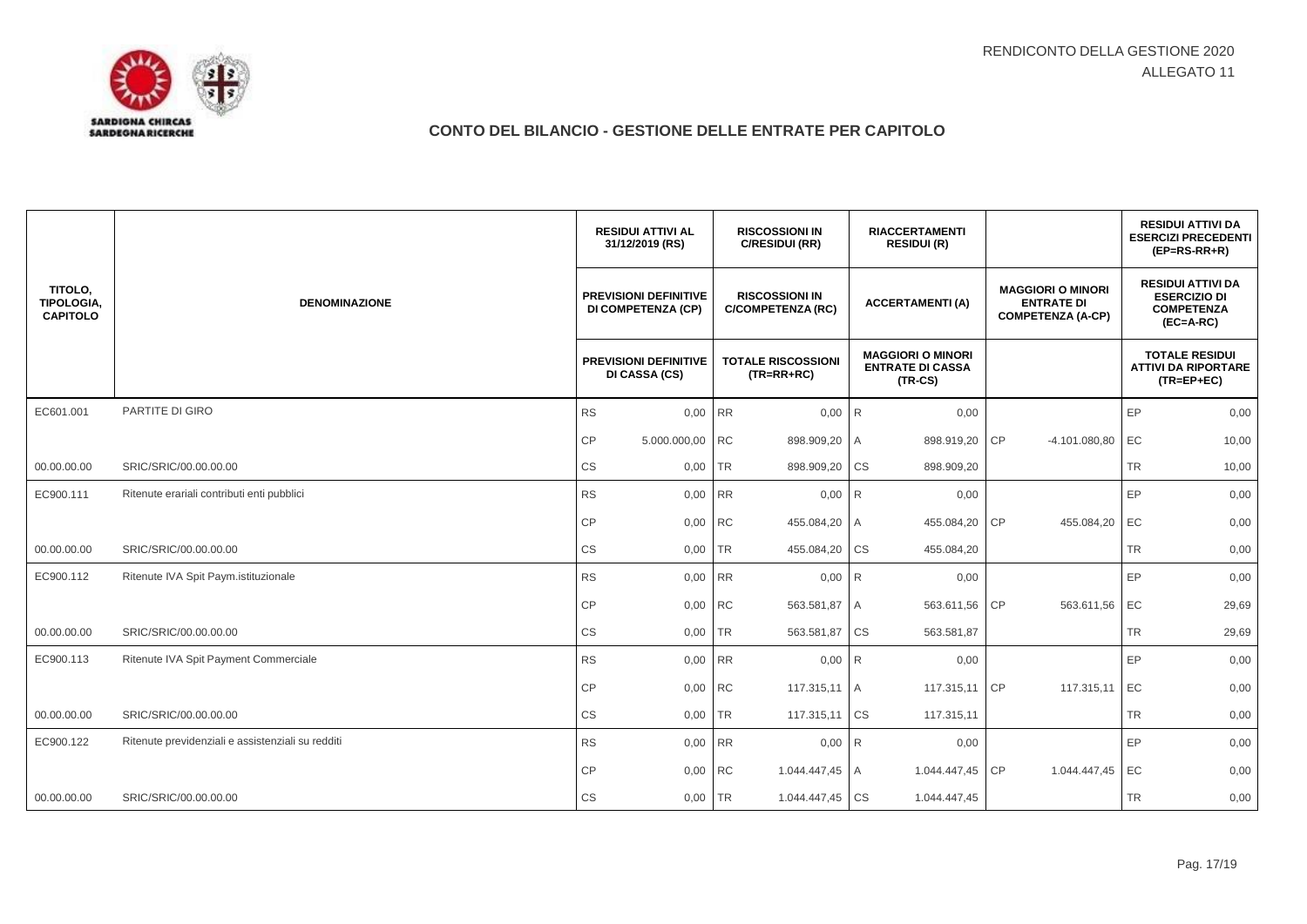

|                                                 |                                                                  | <b>RESIDUI ATTIVI AL</b><br>31/12/2019 (RS)        |           | <b>RISCOSSIONI IN</b><br>C/RESIDUI (RR)           | <b>RIACCERTAMENTI</b><br><b>RESIDUI (R)</b> |                                                                  |                                                                           |           | <b>RESIDUI ATTIVI DA</b><br><b>ESERCIZI PRECEDENTI</b><br>$(EP=RS-RR+R)$            |
|-------------------------------------------------|------------------------------------------------------------------|----------------------------------------------------|-----------|---------------------------------------------------|---------------------------------------------|------------------------------------------------------------------|---------------------------------------------------------------------------|-----------|-------------------------------------------------------------------------------------|
| TITOLO,<br><b>TIPOLOGIA,</b><br><b>CAPITOLO</b> | <b>DENOMINAZIONE</b>                                             | <b>PREVISIONI DEFINITIVE</b><br>DI COMPETENZA (CP) |           | <b>RISCOSSIONI IN</b><br><b>C/COMPETENZA (RC)</b> |                                             | <b>ACCERTAMENTI (A)</b>                                          | <b>MAGGIORI O MINORI</b><br><b>ENTRATE DI</b><br><b>COMPETENZA (A-CP)</b> |           | <b>RESIDUI ATTIVI DA</b><br><b>ESERCIZIO DI</b><br><b>COMPETENZA</b><br>$(EC=A-RC)$ |
|                                                 |                                                                  | <b>PREVISIONI DEFINITIVE</b><br>DI CASSA (CS)      |           | <b>TOTALE RISCOSSIONI</b><br>$(TR=RR+RC)$         |                                             | <b>MAGGIORI O MINORI</b><br><b>ENTRATE DI CASSA</b><br>$(TR-CS)$ |                                                                           |           | <b>TOTALE RESIDUI</b><br><b>ATTIVI DA RIPORTARE</b><br>$(TR = EP + EC)$             |
| EC900.131                                       | Ritenute erariali su redditi da lavoro autonomo pe               | <b>RS</b>                                          | 0,00 RR   | 0,00                                              | $\mathsf{R}$                                | 0,00                                                             |                                                                           | EP        | 0,00                                                                                |
|                                                 |                                                                  | <b>CP</b>                                          | 0,00 RC   | 86.915,19 A                                       |                                             | 86.915,19 CP                                                     | 86.915,19                                                                 | EC        | 0,00                                                                                |
| 00.00.00.00                                     | SRIC/SRIC/00.00.00.00                                            | <b>CS</b><br>0,00                                  | ITR       | 86.915,19                                         | <b>CS</b>                                   | 86.915,19                                                        |                                                                           | <b>TR</b> | 0,00                                                                                |
| 90200                                           | Tipologia 200: ENTRATE PER CONTO TERZI                           | RS<br>1.330,00                                     | <b>RR</b> | 0,00                                              | R                                           | 0,00                                                             |                                                                           | EP        | 1.330,00                                                                            |
|                                                 |                                                                  | <b>CP</b>                                          | 0,00 RC   | 10.071,09 A                                       |                                             | 10.071,09                                                        | <b>CP</b><br>10.071,09                                                    | EC        | 0,00                                                                                |
|                                                 |                                                                  | $\mathbb{C}\mathbb{S}$<br>0,00                     | <b>TR</b> | 10.071,09                                         | <b>CS</b>                                   | 10.071,09                                                        |                                                                           | <b>TR</b> | 1.330,00                                                                            |
| EC311.020                                       | Depositi Cauzionali                                              | <b>RS</b><br>1.330,00 RR                           |           | 0,00                                              | R                                           | 0,00                                                             |                                                                           | EP        | 1.330,00                                                                            |
|                                                 |                                                                  | CP                                                 | 0,00 RC   | 10.071,09 A                                       |                                             | 10.071,09                                                        | <b>CP</b><br>10.071,09                                                    | EC        | 0,00                                                                                |
| 00.00.00.00                                     | SRIC/SRIC/00.00.00.00                                            | <b>CS</b>                                          | 0,00 TR   | 10.071,09                                         | CS                                          | 10.071,09                                                        |                                                                           | <b>TR</b> | 1.330,00                                                                            |
|                                                 |                                                                  | <b>RS</b><br>1.330,00 RR                           |           | 0,00                                              | $\mathsf{R}$                                | 0,00                                                             |                                                                           | EP        | 1.330,00                                                                            |
|                                                 | <b>TOTALE TITOLO 9 ENTRATE PER CONTO TERZI E PARTITE DI GIRO</b> | CP<br>5.000.000,00 RC                              |           | $3.180.289,11$   A                                |                                             | 3.180.328,80 CP                                                  | $-1.819.671,20$                                                           | EC        | 39,69                                                                               |
|                                                 |                                                                  | $\mathsf{cs}$                                      | $0,00$ TR | 3.180.289,11 CS                                   |                                             | 3.180.289,11                                                     |                                                                           | <b>TR</b> | 1.369,69                                                                            |
|                                                 |                                                                  | <b>RS</b><br>46.615.942,46 RR                      |           | 16.478.178,66                                     | $\mathsf{R}$                                | $-158.548.18$                                                    |                                                                           | EP        | 29.979.215,62                                                                       |
| <b>TOTALE TITOLI</b>                            |                                                                  | CP<br>28.625.815,68 RC                             |           | 23.539.338,12 A                                   |                                             | 27.041.639,83 CP                                                 | $-1.584.175,85$ EC                                                        |           | 3.502.301,71                                                                        |
|                                                 |                                                                  | $\mathsf{cs}$<br>22.175.815,68   TR                |           | 40.017.516,78   CS                                |                                             | 17.841.701,10                                                    |                                                                           | <b>TR</b> | 33.481.517,33                                                                       |
|                                                 |                                                                  | <b>RS</b><br>46.615.942,46 RR                      |           | 16.478.178,66 R                                   |                                             | $-158.548.18$                                                    |                                                                           | EP        | 29.979.215,62                                                                       |